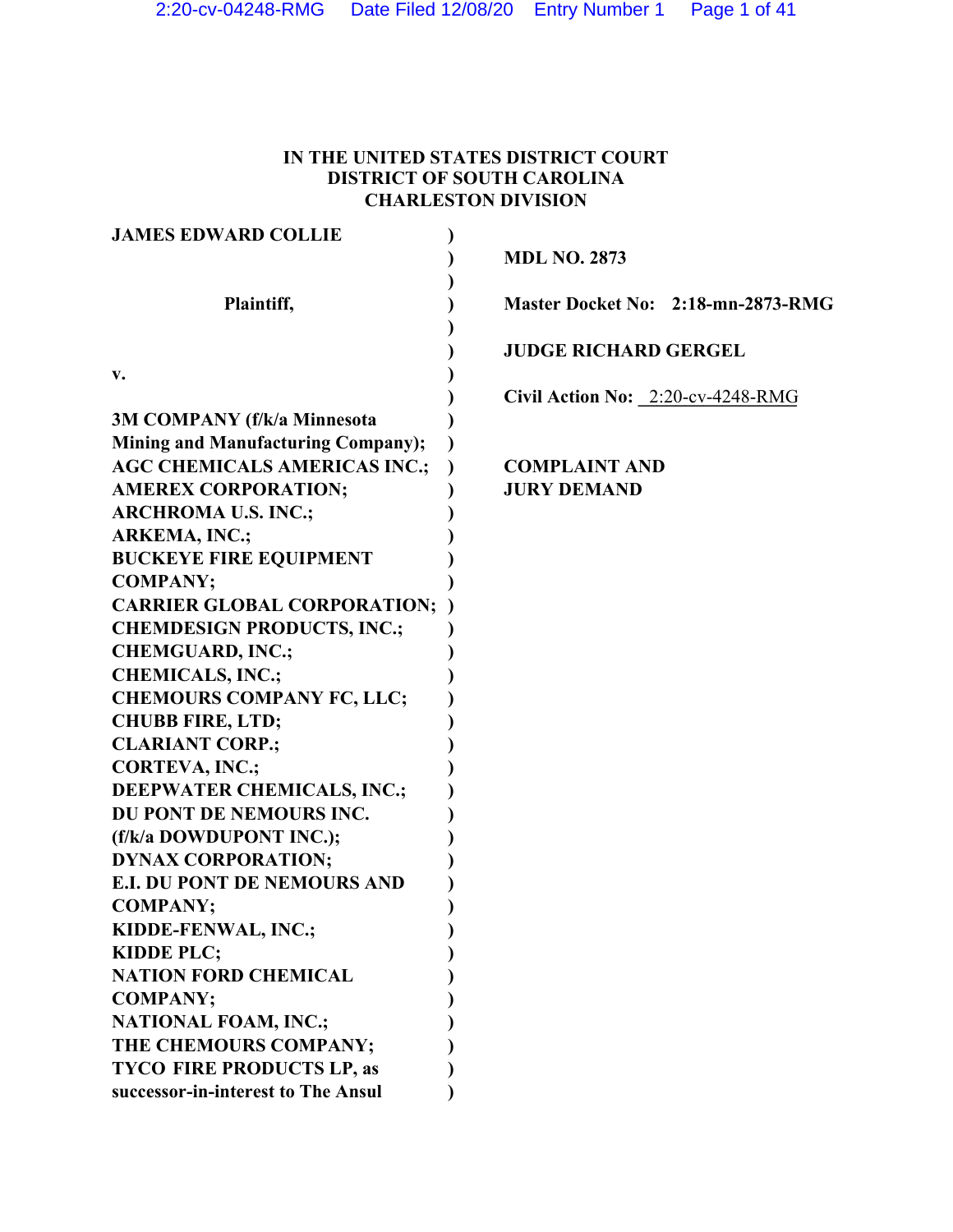**Company; ) UNITED TECHNOLOGIES ) CORPORATION; ) UTC FIRE & SECURITY AMERICAS ) CORPORATION, INC. (f/k/a GE ) Interlogix, Inc.) ) ) Defendants. )**

# **COMPLAINT**

COMES NOW, the Plaintiff, by and through undersigned counsel, and alleges upon information and belief as follows:

# **INTRODUCTION**

1. Plaintiff brings this action for damages for personal injury resulting from exposure to aqueous film-forming foams ("AFFF") containing the toxic chemicals collectively known as per and polyfluoroalkyl substances ("PFAS"). PFAS includes, but is not limited to, perfluorooctanoic acid ("PFOA") and perfluorooctane sulfonic acid ("PFOS") and related chemicals including those that degrade to PFOA and/or PFOS.

2. AFFF is a specialized substance designed to extinguish petroleum-based fires. It has been used for decades by military and civilian firefighters to extinguish fires in training and in response to Class B fires.

3. Defendants collectively designed, marketed, developed, manufactured, distributed, released, trained users, produced instructional materials, promoted, sold, and/or otherwise released into the stream of commerce AFFF with knowledge that it contained highly toxic and bio persistent PFASs, which would expose end users of the product to the risks associated with PFAS. Further, defendants designed, marketed, developed, manufactured, distributed, released, trained users,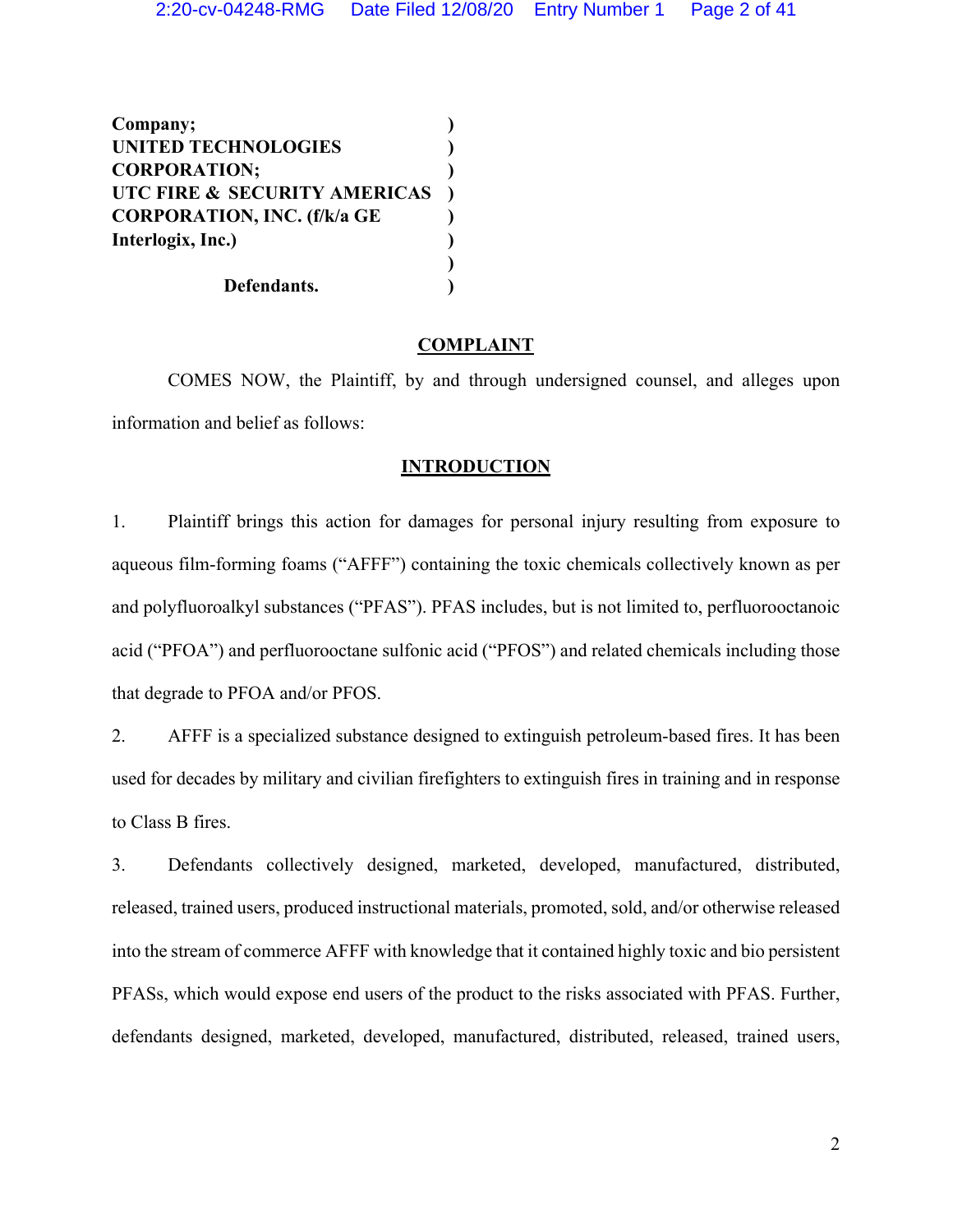## 2:20-cv-04248-RMG Date Filed 12/08/20 Entry Number 1 Page 3 of 41

produced instructional materials, promoted, sold and/or otherwise handled and/or used underlying chemicals and/or products added to AFFF which contained PFAS for use in firefighting.

4. PFAS binds to proteins in the blood of humans exposed to the material and remains and persists over long periods of time. Due to their unique chemical structure, PFAS accumulates in the blood and body of exposed individuals.

5. PFAS are highly toxic and carcinogenic chemicals. Defendants knew, or should have known, that PFAS remain in the human body while presenting significant health risks to humans.

6. Defendants' PFAS-containing AFFF products were used by the Plaintiff in their intended manner, without significant change in the products' condition. Plaintiff was unaware of the dangerous properties of the Defendants' AFFF products and relied on the Defendants' instructions as to the proper handling of the products. Plaintiff's consumption, inhalation and/or dermal absorption of PFAS from Defendant's AFFF products caused Plaintiff to develop the serious medical conditions and complications alleged herein.

7. Through this action, Plaintiff seeks to recover compensatory and punitive damages arising out of the permanent and significant damages sustained as a direct result of exposure to Defendants' AFFF products at various locations during the course of Plaintiff's training and firefighting activities. Plaintiff further seeks injunctive, equitable, and declaratory relief arising from the same.

# **JURISIDICTION AND VENUE**

8. The jurisdiction of this Court is invoked pursuant to 28 U.S.C. §1332(a)(1), because the Plaintiff and Defendants are citizens of different states and the amount in controversy exceeds \$75,000.00, excluding interest and costs.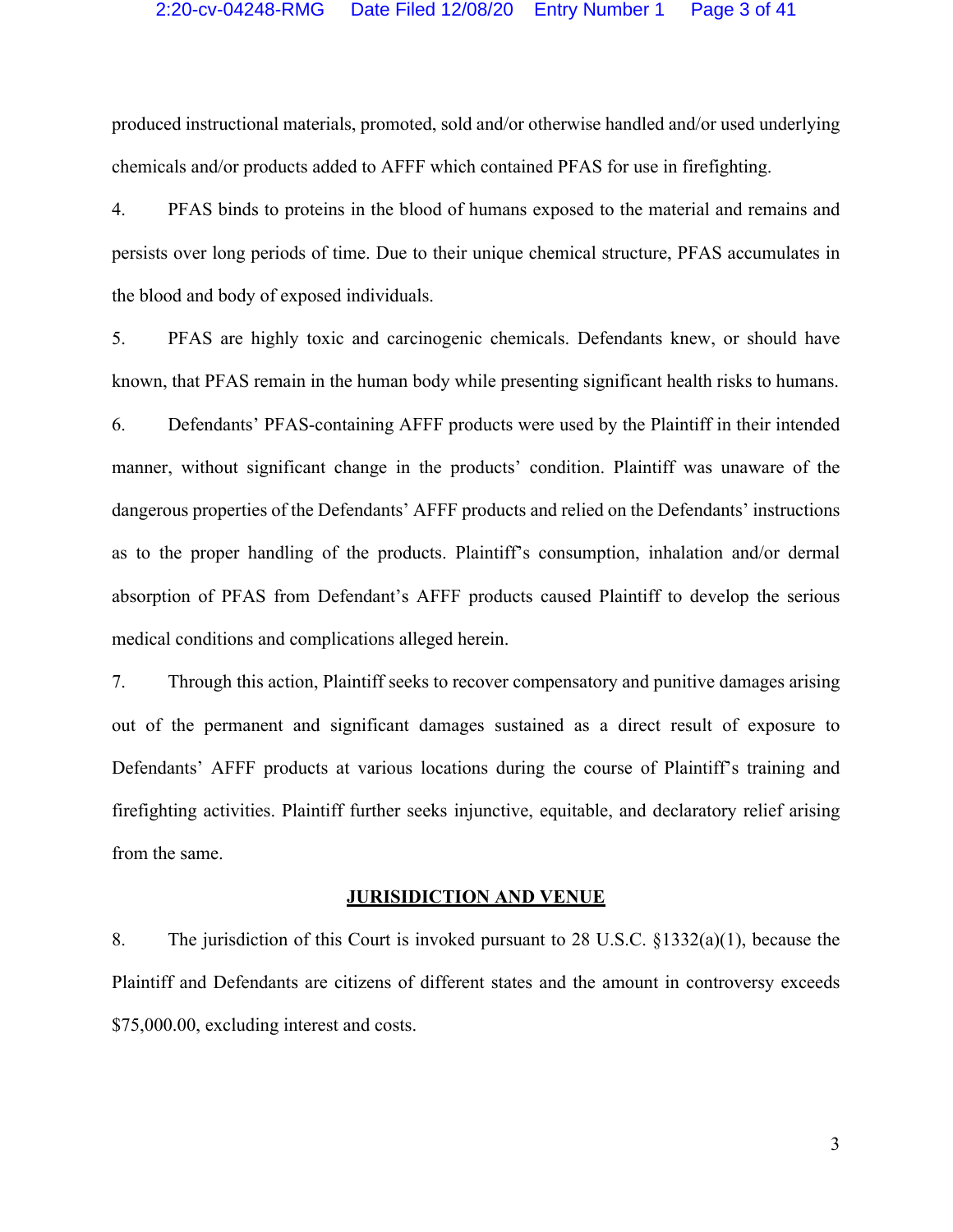9. Venue is proper in this District Court pursuant to this Court's Case Management Order ("CMO") No. 3. Plaintiff states that but for the Order permitting direct filing in the United States District Court for the District of South Carolina, Plaintiff would have filed this Complaint in the United States District Court for the Middle District of Florida. Further, in accordance with CMO 3, Plaintiff designates the United States District Court for the Middle District of Florida as the home venue. Venue is originally proper in the District Court pursuant to 28 U.S.C. §1391 because it is the judicial district in which Plaintiff was a resident and/or citizen, a substantial part of the events or omissions giving rise to the claims occurred, and Defendants conduct business within the district.

#### **PARTIES**

10. James Edward Collie ("Plaintiff") is a resident and citizen of Port Orange, Florida. Plaintiff regularly used, and was thereby directly exposed to, AFFF in training and to extinguish fires during his working career as a military and/or civilian firefighter.

11. Plaintiff was diagnosed with kidney cancer and kidney removal as a result of exposure to Defendants' AFFF products.

12. Defendants are designers, marketers, developers, manufacturers, distributors, releasers, instructors, promotors and sellers of PFAS-containing AFFF products or underlying PFAS containing chemicals used in AFFF production. The following Defendants, at all times relevant to this lawsuit, manufactured, designed, marketed, distributed, released, instructed, promoted and/or otherwise sold (directly or indirectly) PFAS-containing AFFF products to various locations for use in fighting Class B fires such that each Defendant knew or should have known said products would be delivered to areas for active use by Plaintiff during the course of training and firefighting activities.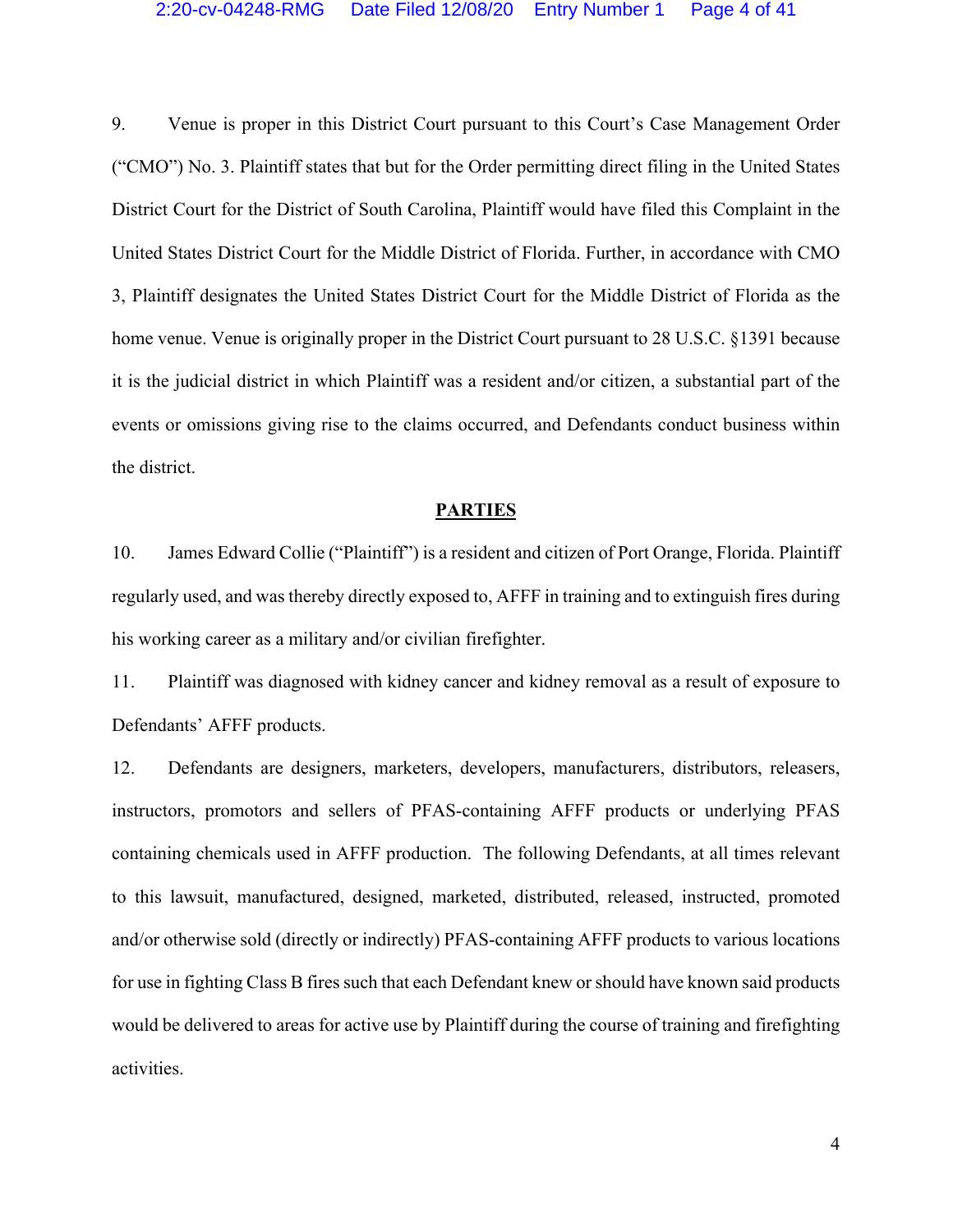#### 2:20-cv-04248-RMG Date Filed 12/08/20 Entry Number 1 Page 5 of 41

13. Defendant, 3M Company, f/k/a Minnesota Mining and Manufacturing Company, ("3M"), is a Delaware corporation and does business throughout the United States. 3M has its principal place of business at 3M Center, St. Paul, Minnesota 55133.

14. 3M designed, marketed, developed, manufactured, distributed, released, trained users, produced instructional materials, promoted, sold and/or otherwise handled and/or used AFFF containing PFAS that are used in firefighting training and response exercises which are the subject of this Complaint. Further, defendant designed, marketed, developed, manufactured, distributed, released, trained users, produced instructional materials, promoted, sold and/or otherwise handled and/or used underlying chemicals and/or products added to AFFF which contained PFAS for use in firefighting.

15. Defendant AGC Chemicals Americas, Inc. ("AGC") is a Delaware corporation and does business throughout the United States. AGC has its principal place of business at 55 E. Uwchlan Ave., Suite 201, Exton, Pennsylvania 19341.

16. AGC designed, marketed, developed, manufactured, distributed, released, trained users, produced instructional materials, promoted, sold and/or otherwise handled and/or used AFFF containing PFAS that are used in firefighting training and response exercises which are the subject of this Complaint. Further, defendant designed, marketed, developed, manufactured, distributed, released, trained users, produced instructional materials, promoted, sold and/or otherwise handled and/or used underlying chemicals and/or products added to AFFF which contained PFAS for use in firefighting.

17. Defendant Amerex Corporation ("Amerex") is an Alabama corporation and does business throughout the United States. Amerex has its principal place of business at 7595 Gadsden Highway, Trussville, Alabama 35173.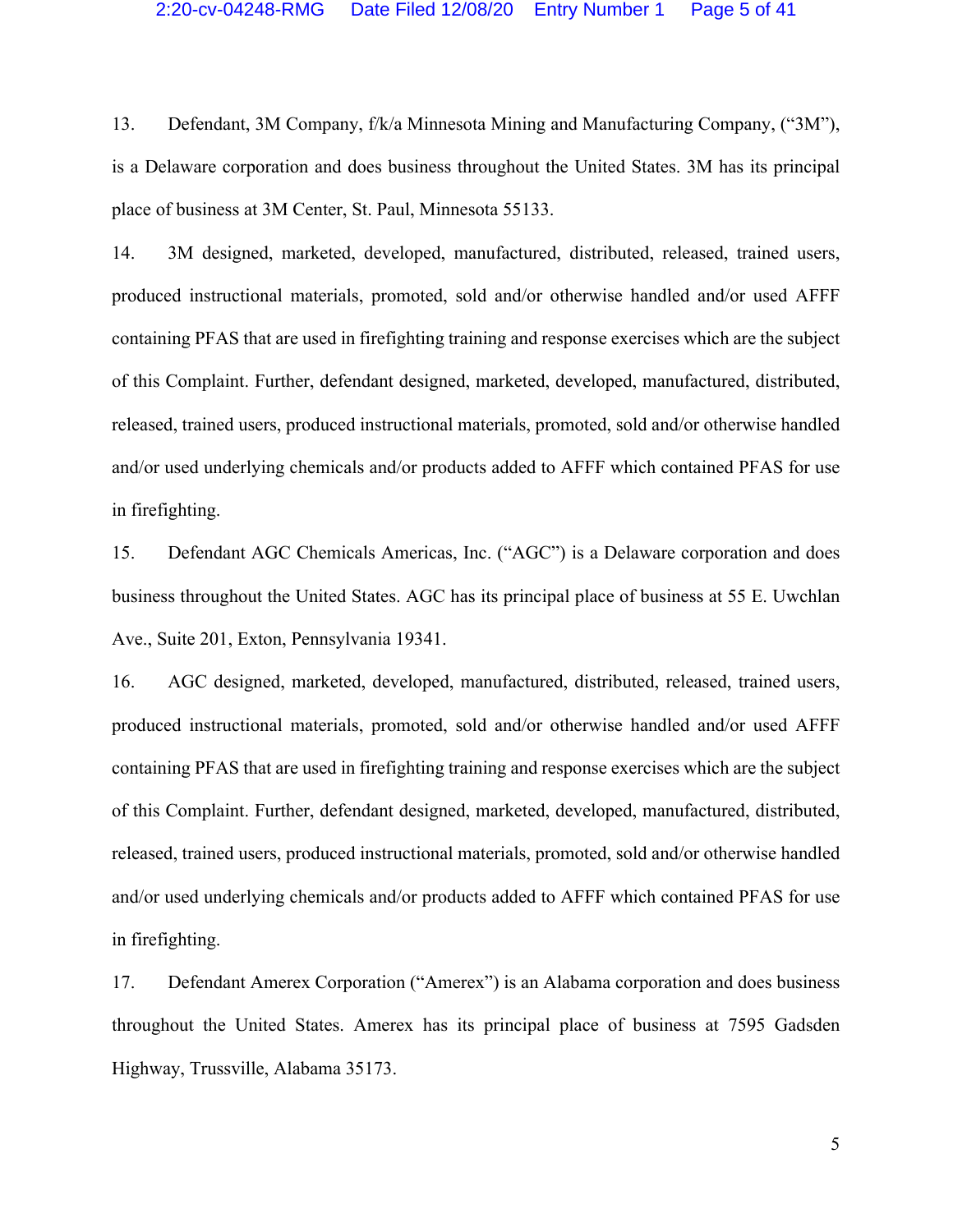## 2:20-cv-04248-RMG Date Filed 12/08/20 Entry Number 1 Page 6 of 41

18. Amerex designed, marketed, developed, manufactured, distributed, released, trained users, produced instructional materials, promoted, sold and/or otherwise handled and/or used AFFF containing PFAS that are used in firefighting training and response exercises which are the subject of this Complaint. Further, defendant designed, marketed, developed, manufactured, distributed, released, trained users, produced instructional materials, promoted, sold and/or otherwise handled and/or used underlying chemicals and/or products added to AFFF which contained PFAS for use in firefighting.

19. Defendant Archroma U.S. Inc. ("Archroma") is a foreign limited liability company, with offices at Neuhofstrasse 11, 4153 Reinach, Basel-Land, Switzerland. Upon information and belief, Archroma is registered in Switzerland. Upon information and belief, Archroma was formed in 2013 as part of the acquisition of Clariant Corporation's Textile Chemicals, Paper Specialities and Emulsions business by SK Capital Partners.

20. Archroma designed, marketed, developed, manufactured, distributed, released, trained users, produced instructional materials, promoted, sold and/or otherwise handled and/or used AFFF containing PFAS that are used in firefighting training and response exercises which are the subject of this Complaint. Further, defendant designed, marketed, developed, manufactured, distributed, released, trained users, produced instructional materials, promoted, sold and/or otherwise handled and/or used underlying chemicals and/or products added to AFFF which contained PFAS for use in firefighting.

21. Defendant Arkema, Inc. ("Arkema") is a Pennsylvania corporation and does business throughout the United States. Arkema has its principal place of business at 900 1<sup>st</sup> Avenue, King of Prussia, Pennsylvania 19406. Upon information and belief, assets of Arkema's fluorochemical business were purchased by Defendant Dupont in 2002.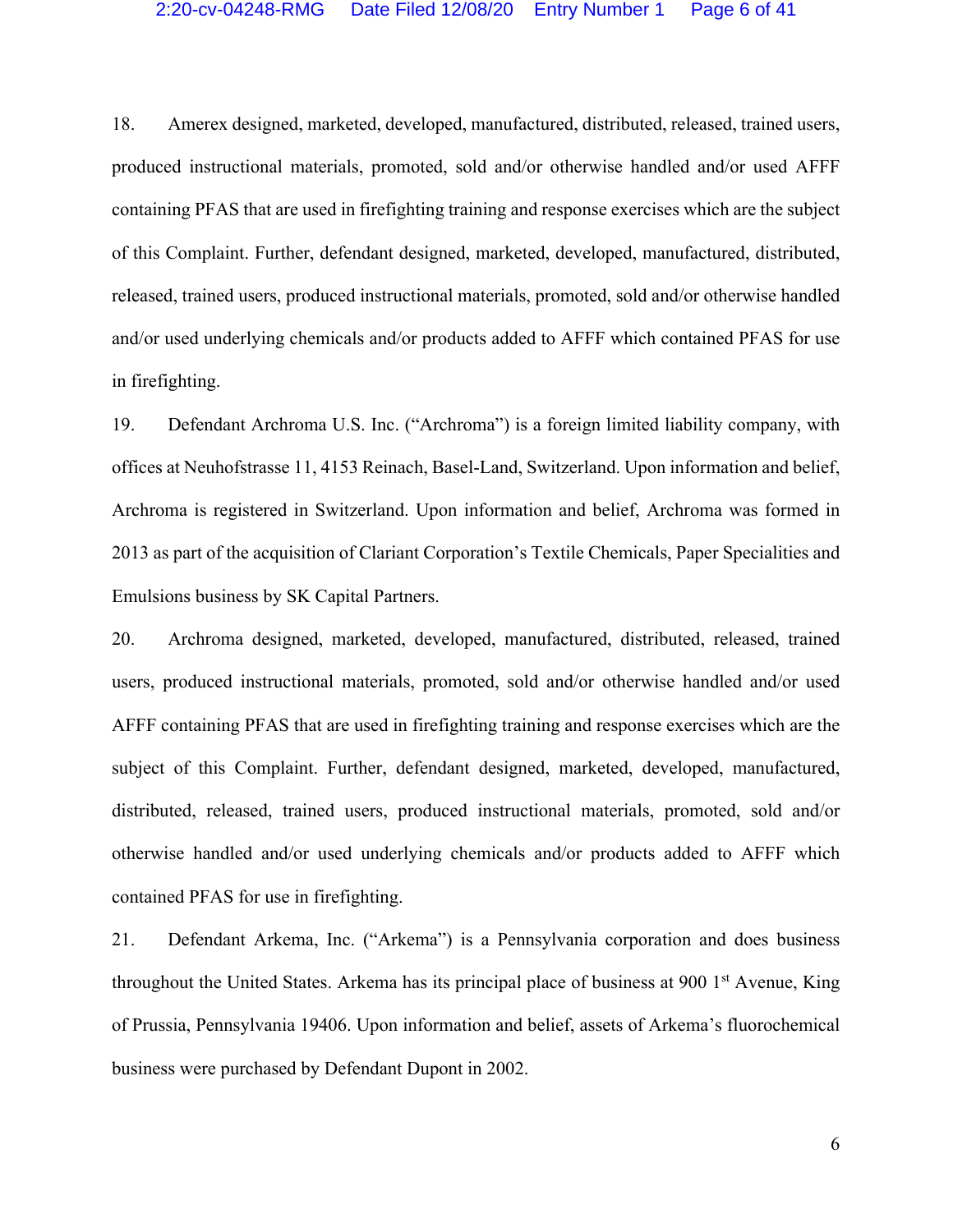## 2:20-cv-04248-RMG Date Filed 12/08/20 Entry Number 1 Page 7 of 41

22. Arkema designed, marketed, developed, manufactured, distributed, released, trained users, produced instructional materials, promoted, sold and/or otherwise handled and/or used AFFF containing PFAS that are used in firefighting training and response exercises which are the subject of this Complaint. Further, defendant designed, marketed, developed, manufactured, distributed, released, trained users, produced instructional materials, promoted, sold and/or otherwise handled and/or used underlying chemicals and/or products added to AFFF which contained PFAS for use in firefighting.

23. Defendant Buckeye Fire Equipment Company ("Buckeye") is an Ohio corporation and does business throughout the United States. Buckeye has its principal place of business at 110 Kings Road, Mountain, North Carolina 28086.

24. Buckeye designed, marketed, developed, manufactured, distributed, released, trained users, produced instructional materials, sold and/or otherwise handled and/or used AFFF containing PFAS that are used in firefighting training and response exercises which are the subject of this Complaint. Further, defendant designed, marketed, developed, manufactured, distributed, released, trained users, produced instructional materials, promoted, sold and/or otherwise handled and/or used underlying chemicals and/or products added to AFFF which contained PFAS for use in firefighting.

25. Defendant Carrier Global Corporation ("Carrier") is a Delaware corporation and does business throughout the United States. Carrier has its principal place of business at 13995 Pasteur Boulevard, Palm Beach Gardens, Florida 33418. Upon information and belief, Carrier was formed in 2020 and is the parent company of Kidde-Fenwal, Inc., a manufacturer of AFFF.

26. Carrier designed, marketed, developed, manufactured, distributed, released, trained users, produced instructional materials, promoted, sold and/or otherwise handled and/or used AFFF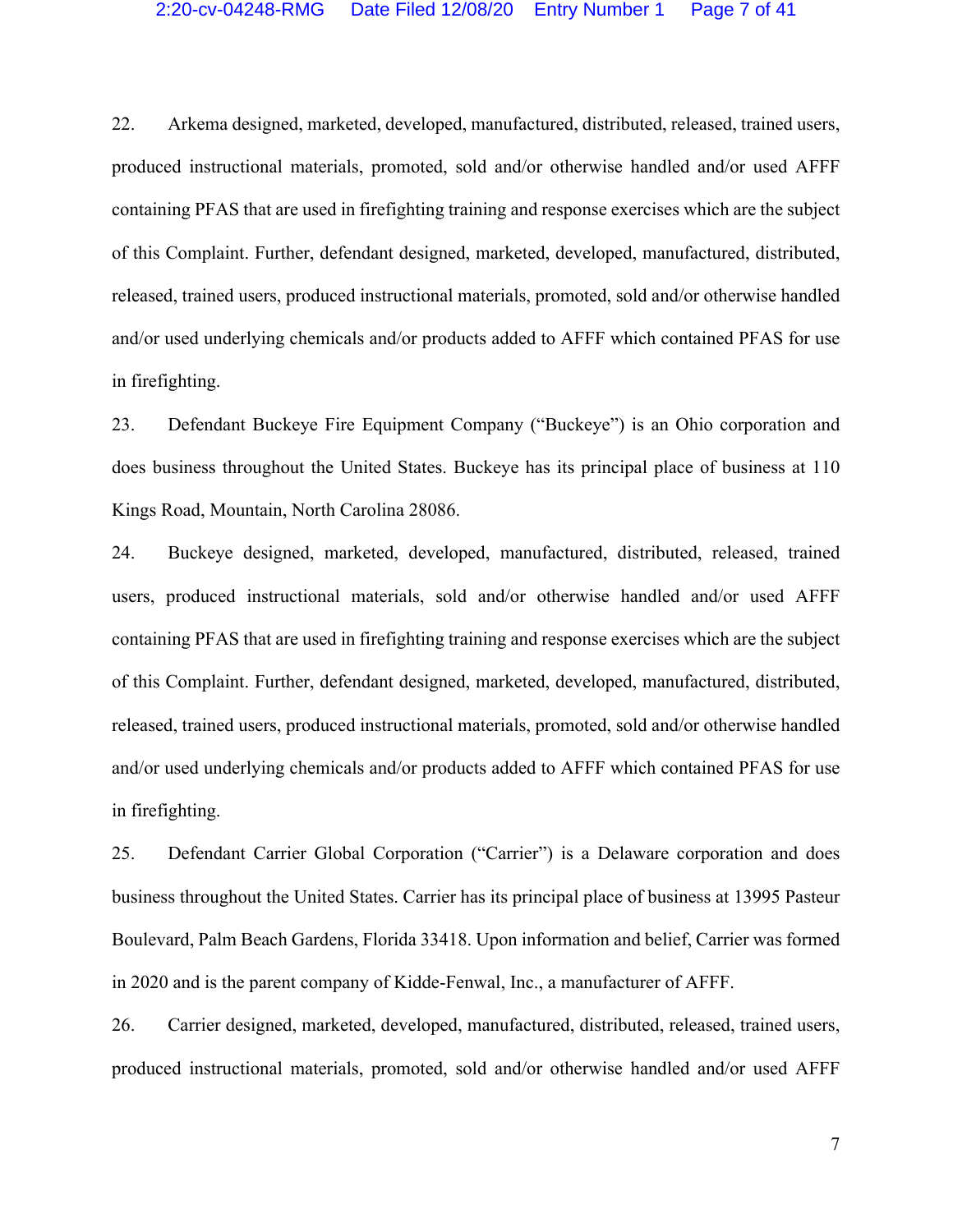containing PFAS that are used in firefighting training and response exercises which are the subject of this Complaint. Further, defendant designed, marketed, developed, manufactured, distributed, released, trained users, produced instructional materials, promoted, sold and/or otherwise handled and/or used underlying chemicals and/or products added to AFFF which contained PFAS for use in firefighting.

27. Defendant ChemDesign Products, Inc. ("ChemDesign") is a Texas corporation and does business throughout the United States. ChemDesign has its principal place of business at 2 Stanton Street, Marinette, Wisconsin 54143.

28. ChemDesign designed, marketed, developed, manufactured, distributed, released, trained users, produced instructional materials, promoted, sold and/or otherwise handled and/or used AFFF containing PFAS that are used in firefighting training and response exercises which are the subject of this Complaint. Further, defendant designed, marketed, developed, manufactured, distributed, released, trained users, produced instructional materials, promoted, sold and/or otherwise handled and/or used underlying chemicals and/or products added to AFFF which contained PFAS for use in firefighting.

29. Defendant Chemguard, Inc. ("Chemguard") is a Wisconsin corporation and does business throughout the United States. Chemguard has its principal place of business at One Stanton Street, Marinette, Wisconsin 54143.

30. Chemguard designed, marketed, developed, manufactured, distributed, released, trained users, produced instructional materials, sold and/or otherwise handled and/or used AFFF containing PFAS that are used in firefighting training and response exercises which are the subject of this Complaint. Further, defendant designed, marketed, developed, manufactured, distributed, released, trained users, produced instructional materials, promoted, sold and/or otherwise handled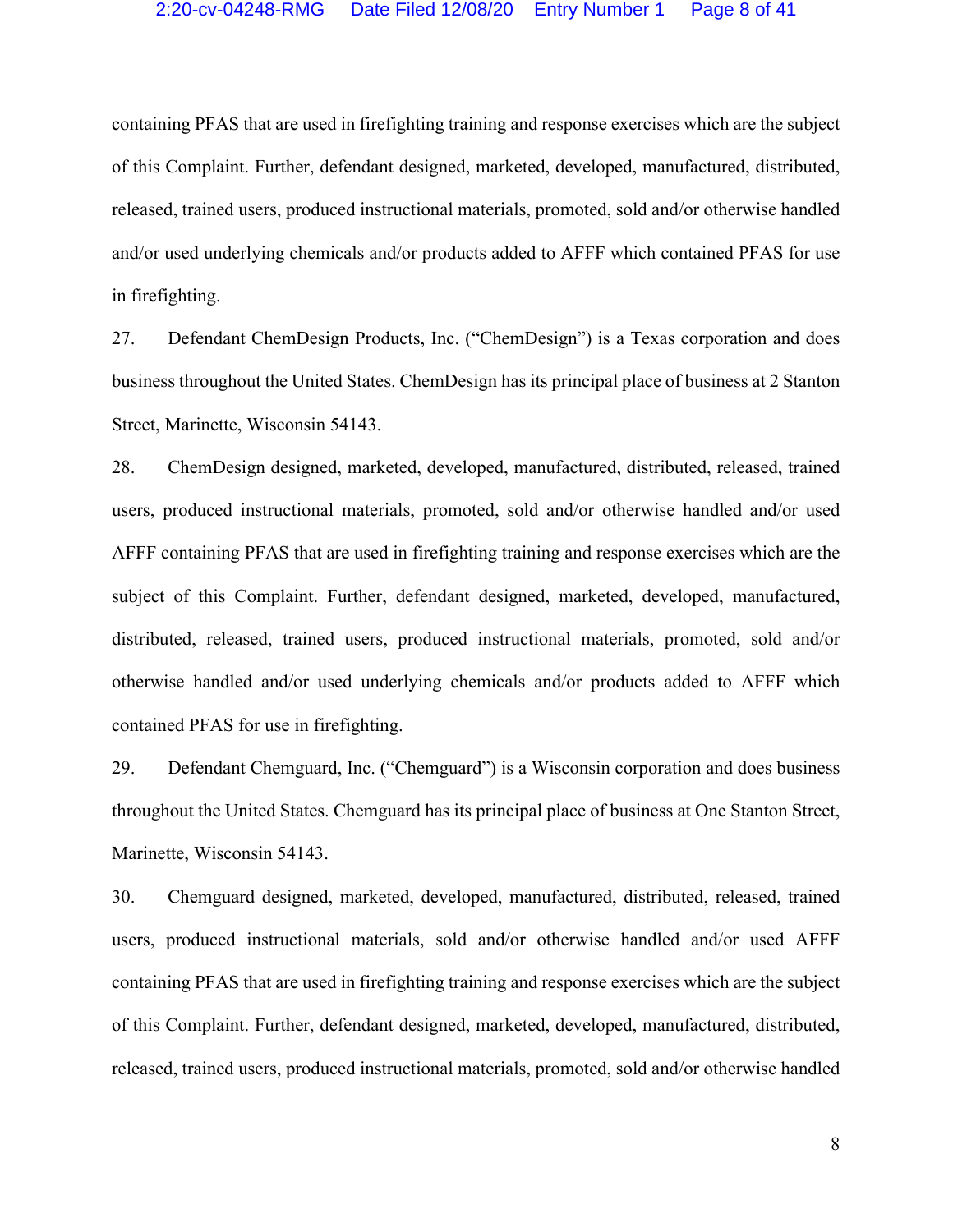## 2:20-cv-04248-RMG Date Filed 12/08/20 Entry Number 1 Page 9 of 41

and/or used underlying chemicals and/or products added to AFFF which contained PFAS for use in firefighting.

31. Defendant Chemicals, Inc. ("Chemicals") is a Texas corporation and does business throughout the United States. Chemicals has its principal place of business at 12321 Hatcherville Road, Baytown, Texas 77521.

32. Chemicals designed, marketed, developed, manufactured, distributed, released, trained users, produced instructional materials, promoted, sold and/or otherwise handled and/or used AFFF containing PFAS that are used in firefighting training and response exercises which are the subject of this Complaint. Further, defendant designed, marketed, developed, manufactured, distributed, released, trained users, produced instructional materials, promoted, sold and/or otherwise handled and/or used underlying chemicals and/or products added to AFFF which contained PFAS for use in firefighting.

33. Defendant Chemours Company FC, LLC ("Chemours FC"), is a Delaware corporation and does business throughout the United States. Chemours has its principal place of business at 1007 Market Street, Wilmington, Delaware 19899. Chemours FC is a subsidiary of The Chemours Company.

34. Chemours FC designed, marketed, developed, manufactured, distributed, released, trained users, produced instructional materials, sold, and/or otherwise handled and/or used AFFF containing PFAS that are the subject of this Complaint. Further, defendant designed, marketed, developed, manufactured, distributed, released, trained users, produced instructional materials, promoted, sold and/or otherwise handled and/or used underlying chemicals and/or products added to AFFF which contained PFAS for use in firefighting.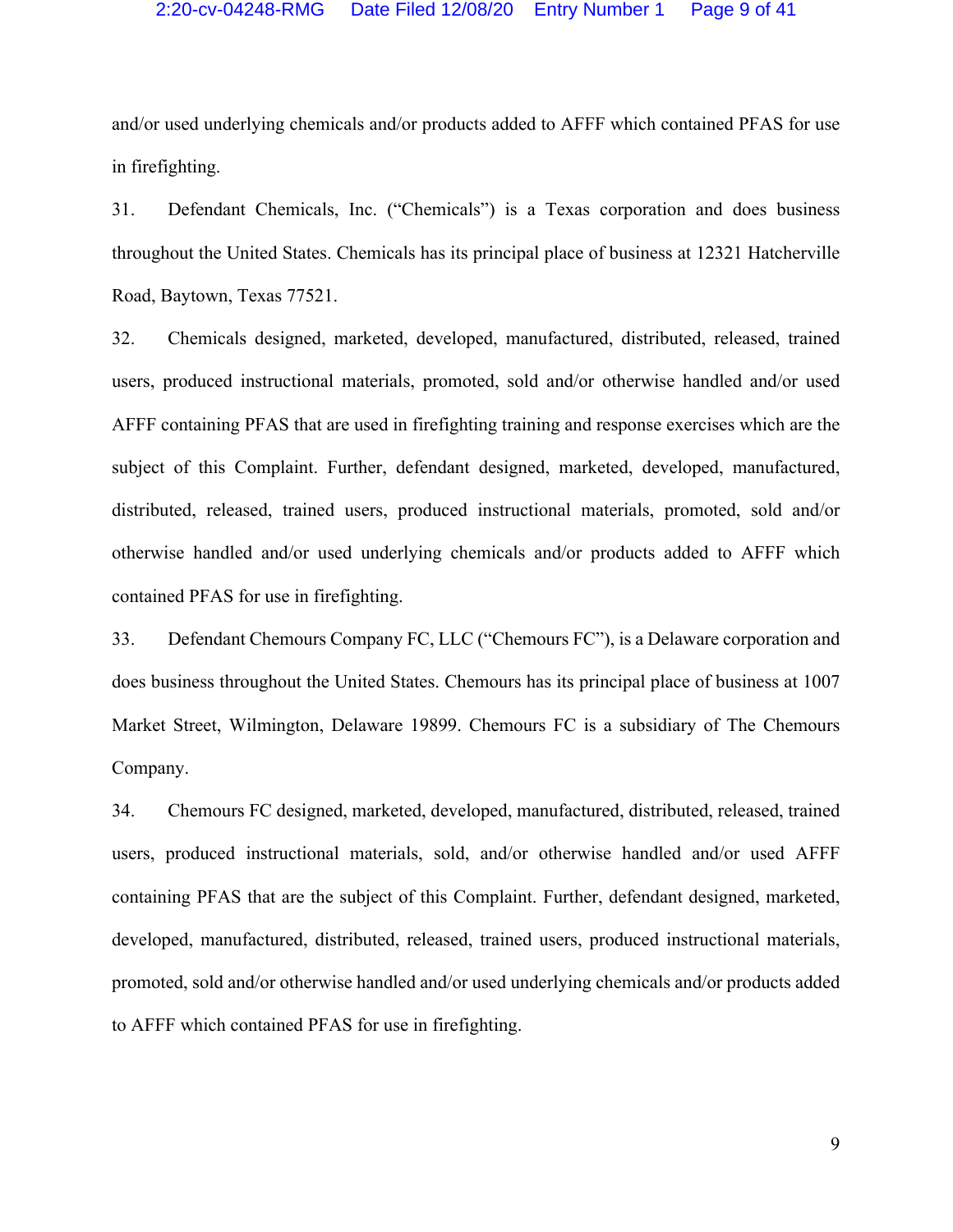35. Defendant Chubb Fire, Ltd. ("Chubb") is a foreign private limited company, with offices at Littleton Road, Ashford, Middlesex, United Kingdom TW15 1TZ. Upon information and belief, Chubb is registered in the United Kingdom with a registered number of 134210. Upon information and belief, Chubb is or has been composed of different subsidiaries and/or divisions, including but not limited to, Chubb Fire & Security Ltd., Chubb Security, PLC, Red Hawk Fire & Security, LLC, and/or Chubb National Foam, Inc.

36. Chubb Fire designed, marketed, developed, manufactured, distributed, released, trained users, produced instructional materials, sold, and/or otherwise handled and/or used AFFF containing PFAS that are the subject of this Complaint. Further, defendant designed, marketed, developed, manufactured, distributed, released, trained users, produced instructional materials, promoted, sold and/or otherwise handled and/or used underlying chemicals and/or products added to AFFF which contained PFAS for use in firefighting.

37. Defendant Clariant Corporation ("Clariant") is a New York corporation and does business throughout the United States. Clariant has its principal place of business at 4000 Monroe Road, Charlotte, North Carolina 28205.

38. Clariant designed, marketed, developed, manufactured, distributed, released, trained users, produced instructional materials, promoted, sold and/or otherwise handled and/or used AFFF containing PFAS that are used in firefighting training and response exercises which are the subject of this Complaint. Further, defendant designed, marketed, developed, manufactured, distributed, released, trained users, produced instructional materials, promoted, sold and/or otherwise handled and/or used underlying chemicals and/or products added to AFFF which contained PFAS for use in firefighting.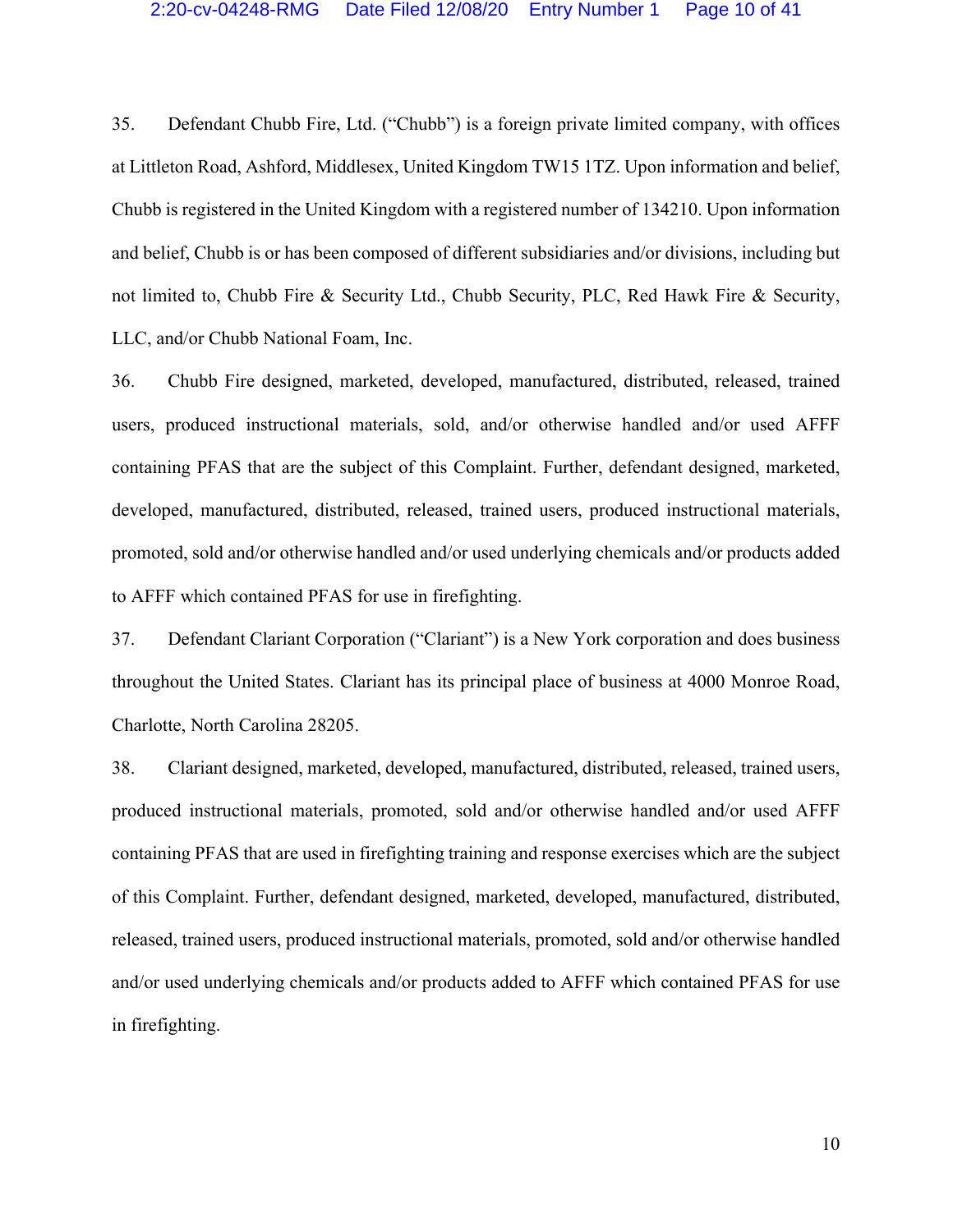39. Defendant Corteva, Inc. ("Corteva") is a Delaware Corporation that conducts business throughout the United States. Its principal place of business is Chestnut Run Plaza 735, Wilmington, Delaware 19805. Corteva is the successor-in-interest to Dupont Chemical Solutions Enterprise.

40. Corteva designed, marketed, developed, manufactured, distributed, released, trained users, produced instructional materials, sold, and/or otherwise handled and/or used AFFF containing PFAS that are the subject of this Complaint. Further, defendant designed, marketed, developed, manufactured, distributed, released, trained users, produced instructional materials, promoted, sold and/or otherwise handled and/or used underlying chemicals and/or products added to AFFF which contained PFAS for use in firefighting.

41. Defendant Deepwater Chemicals, Inc. ("Deepwater") is a Delaware corporation and does business throughout the United States. Deepwater's principal place of business is at 196122 E County Road 735, Woodward, Oklahoma 73801.

42. Deepwater designed, marketed, developed, manufactured, distributed, released, trained users, produced instructional materials, promoted, sold and/or otherwise handled and/or used AFFF containing PFAS that are used in firefighting training and response exercises which are the subject of this Complaint. Further, defendant designed, marketed, developed, manufactured, distributed, released, trained users, produced instructional materials, promoted, sold and/or otherwise handled and/or used underlying chemicals and/or products added to AFFF which contained PFAS for use in firefighting.

43. Defendant Du Pont de Nemours Inc. (f/k/a DowDuPont, Inc.) ("DowDuPont"), is a Delaware corporation and does business throughout the United States. DowDuPont, has its principal place of business at 1007 Market Street, Wilmington, Delaware 19899 and 2211 H.H.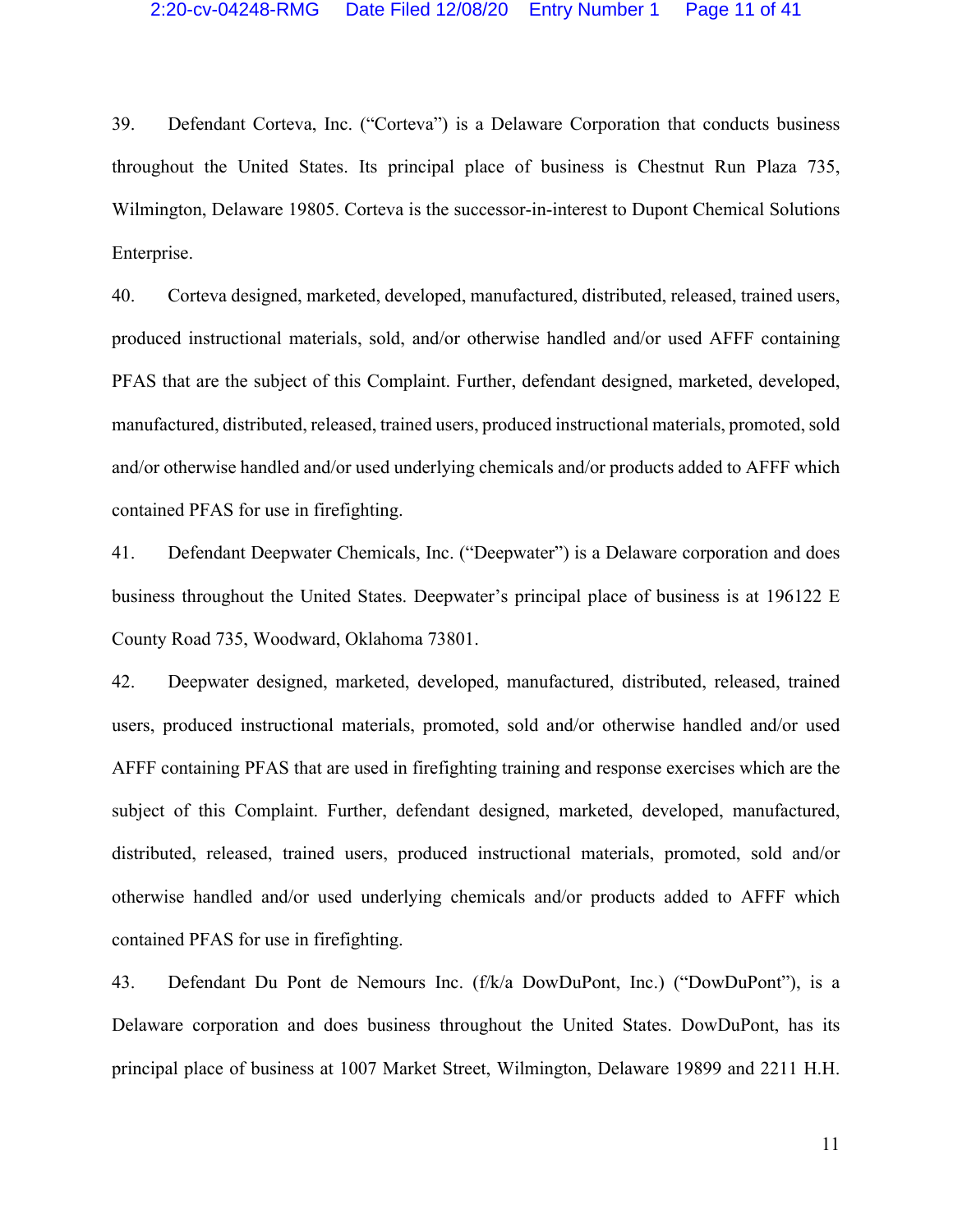## 2:20-cv-04248-RMG Date Filed 12/08/20 Entry Number 1 Page 12 of 41

Dow Way, Midland, Michigan 48674. DowDupont was created in 2015 to transfer Chemours and DuPont liabilities for manufacturing and distributing flurosurfactants to AFFF manufacturers.

44. DowDuPont designed, marketed, developed, manufactured, distributed, released, trained users, produced instructional materials, sold, and/or otherwise handled and/or used AFFF containing PFAS that are the subject of this Complaint. Further, defendant designed, marketed, developed, manufactured, distributed, released, trained users, produced instructional materials, promoted, sold and/or otherwise handled and/or used underlying chemicals and/or products added to AFFF which contained PFAS for use in firefighting.

45. Defendant Dynax Corporation ("Dynax") is a New York corporation that conducts business throughout the United States. Its principal place of business is 103 Fairview Park Drive, Elmsford, New York, 10523-1544.

46. Dynax designed, marketed, developed, manufactured, distributed, released, trained users, produced instructional materials, sold, and/or otherwise handled and/or used AFFF containing PFAS that are the subject of this Complaint. Further, defendant designed, marketed, developed, manufactured, distributed, released, trained users, produced instructional materials, promoted, sold and/or otherwise handled and/or used underlying chemicals and/or products added to AFFF which contained PFAS for use in firefighting.

47. Defendant E. I. du Pont de Nemours and Company ("DuPont"), is a Delaware corporation and does business throughout the United States. DuPont has its principal place of business at 1007 Market Street, Wilmington, Delaware 19898.

48. DuPont designed, marketed, developed, manufactured, distributed, released, trained users, produced instructional materials, sold, and/or otherwise handled and/or used AFFF containing PFAS that are the subject of this Complaint. Further, defendant designed, marketed, developed,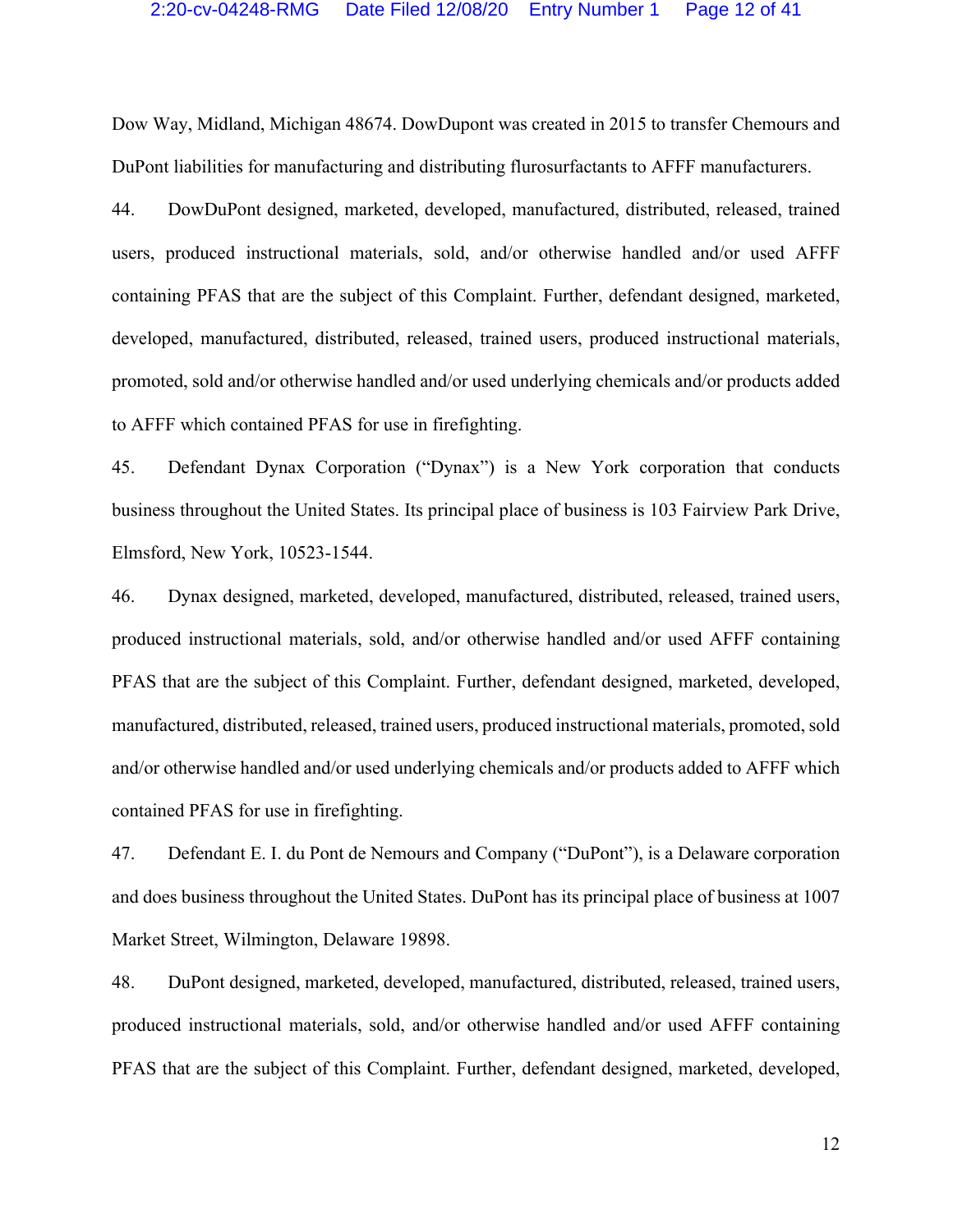# 2:20-cv-04248-RMG Date Filed 12/08/20 Entry Number 1 Page 13 of 41

manufactured, distributed, released, trained users, produced instructional materials, promoted, sold and/or otherwise handled and/or used underlying chemicals and/or products added to AFFF which contained PFAS for use in firefighting.

49. Defendant Kidde-Fenwal, Inc. ("Kidde-Fenwal") is a corporation organized under the laws of the State of Delaware and does business throughout the United States. Kidde-Fenwal has its principal place of business at One Financial Plaza, Hartford, Connecticut 06101. Kidde-Fenwal is the successor-in-interest to Kidde Fire Fighting, Inc. (f/k/a Chubb National Foam, Inc. f/k/a National Foam System, Inc.) (collectively, "Kidde/Kidde Fire").

50. Kidde-Fenwal designed, marketed, developed, manufactured, distributed, released, trained users, produced instructional materials, sold, and/or otherwise handled and/or used AFFF containing PFAS that are the subject of this Complaint. Further, defendant designed, marketed, developed, manufactured, distributed, released, trained users, produced instructional materials, promoted, sold and/or otherwise handled and/or used underlying chemicals and/or products added to AFFF which contained PFAS for use in firefighting.

51. Defendant Kidde P.L.C., Inc. ("Kidde P.L.C.") is a foreign corporation organized and existing under the laws of the State of Delaware and does business throughout the United States. Kidde P.L.C. has its principal place of business at One Carrier Place, Farmington, Connecticut 06034. Upon information and belief, Kidde PLC was formerly known as Williams Holdings, Inc. and/or Williams US, Inc.

52. Kidde P.L.C. designed, marketed, developed, manufactured, distributed, released, trained users, produced instructional materials, sold, and/or otherwise handled and/or used AFFF containing PFAS that are the subject of this Complaint. Further, defendant designed, marketed, developed, manufactured, distributed, released, trained users, produced instructional materials,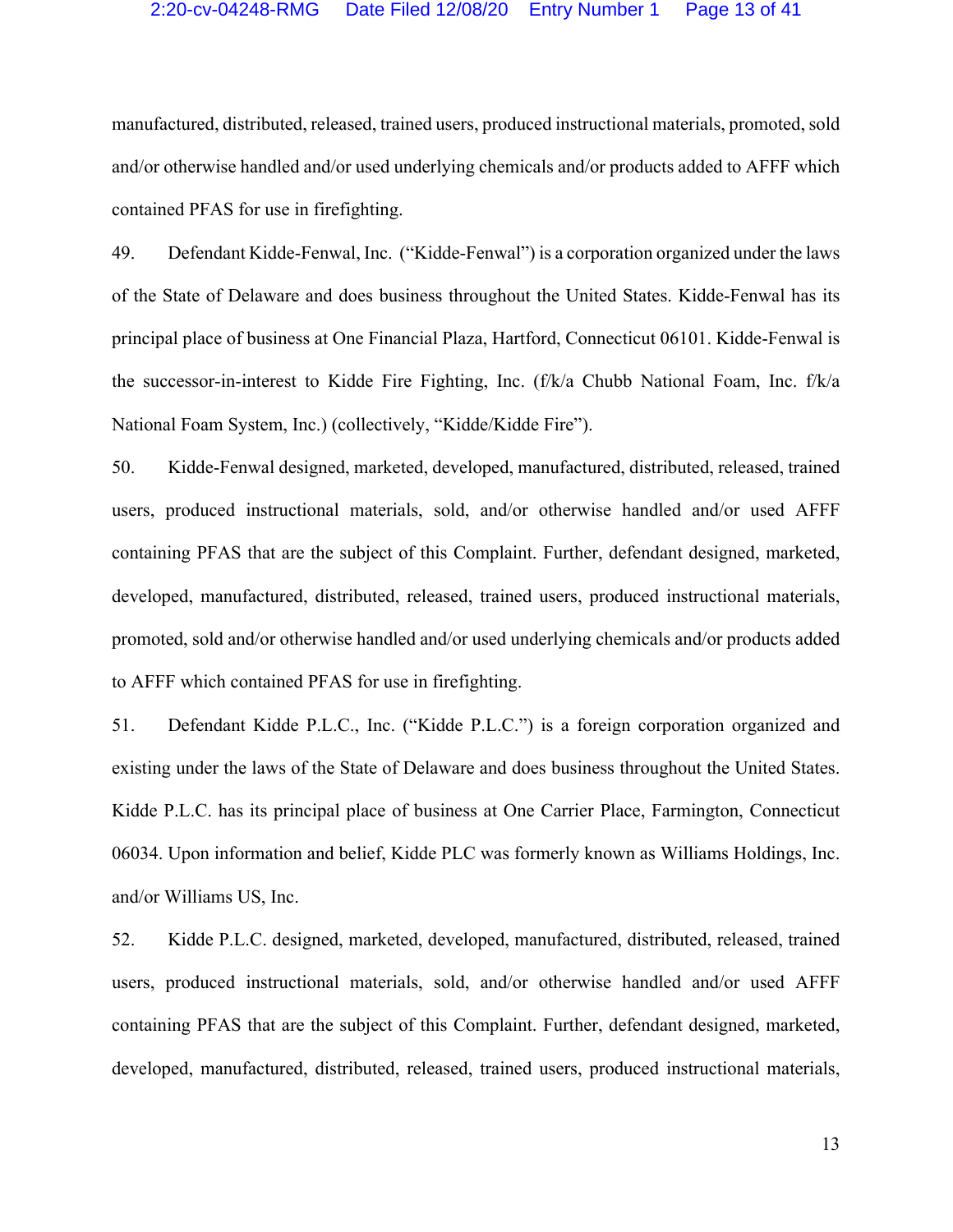#### 2:20-cv-04248-RMG Date Filed 12/08/20 Entry Number 1 Page 14 of 41

promoted, sold and/or otherwise handled and/or used underlying chemicals and/or products added to AFFF which contained PFAS for use in firefighting.

53. Defendant Nation Ford Chemical Company ("Nation Ford") is a South Carolina company and does business throughout the United States. Nation Ford has its principal place of business at 2300 Banks Street, Fort Mill, South Carolina 29715.

54. Nation Ford designed, marketed, developed, manufactured, distributed, released, trained users, produced instructional materials, sold, and/or otherwise handled and/or used AFFF containing PFAS that are the subject of this Complaint. Further, defendant designed, marketed, developed, manufactured, distributed, released, trained users, produced instructional materials, promoted, sold and/or otherwise handled and/or used underlying chemicals and/or products added to AFFF which contained PFAS for use in firefighting.

55. Defendant National Foam, Inc. ("National Foam") is a Delaware corporation and does business throughout the United States. National Foam has its principal place of business at 141 Junny Road, Angier, North Carolina, 27501.

56. National Foam designed, marketed, developed, manufactured, distributed, released, trained users, produced instructional materials, sold and/or otherwise handled and/or used AFFF containing PFAS that are used in firefighting training and response exercises which are the subject of this Complaint. Further, defendant designed, marketed, developed, manufactured, distributed, released, trained users, produced instructional materials, promoted, sold and/or otherwise handled and/or used underlying chemicals and/or products added to AFFF which contained PFAS for use in firefighting.

57. Defendant The Chemours Company ("Chemours"), is a Delaware corporation and does business throughout the United States. Chemours has its principal place of business 1007 Market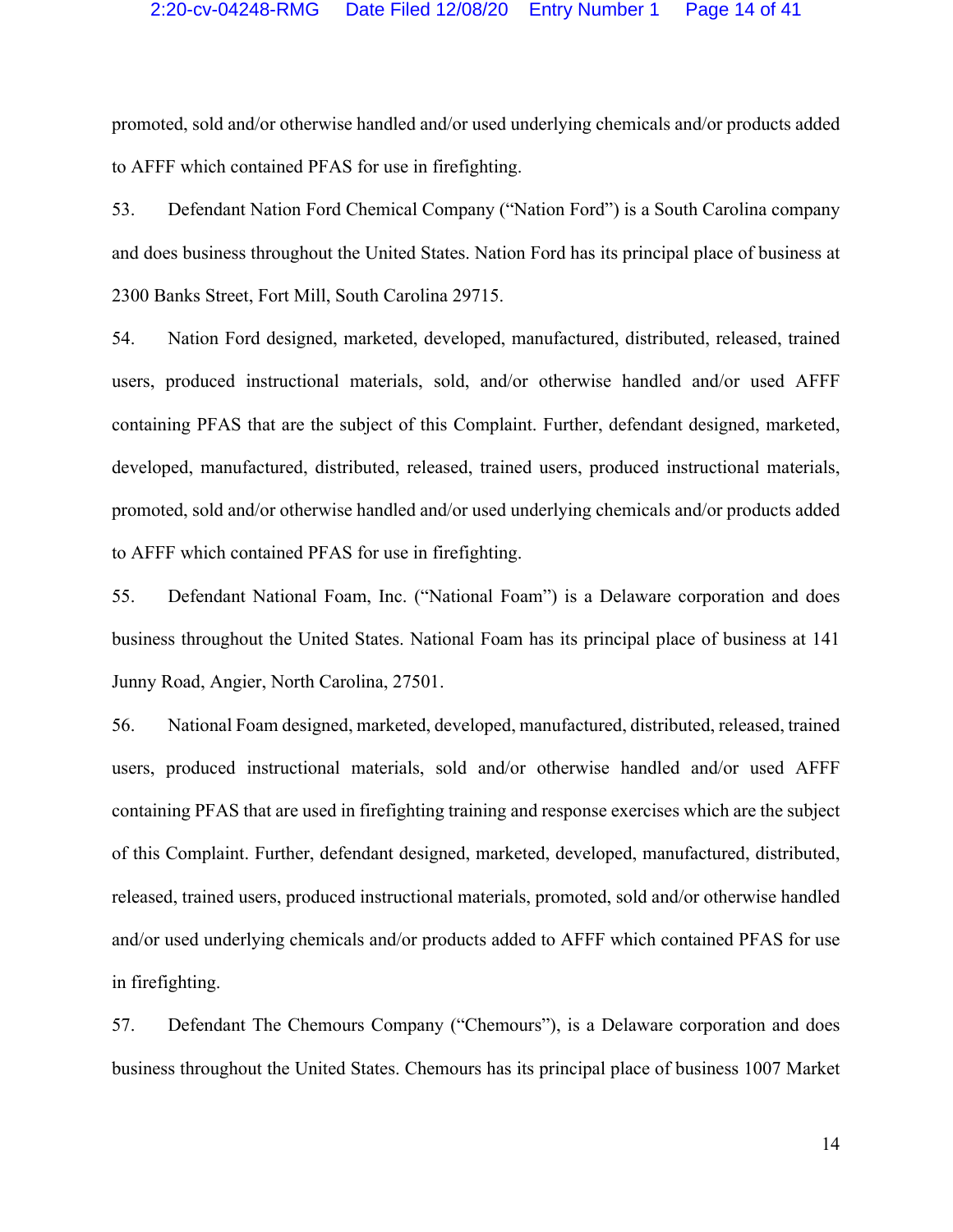Street, Wilmington, Delaware 19898. Upon information and belief, Chemours was spun off from DuPont in 2015 to assume PFAS related liabilities.

58. Chemours designed, marketed, developed, manufactured, distributed, released, trained users, produced instructional materials, sold, and/or otherwise handled and/or used AFFF containing PFAS that are the subject of this Complaint. Further, defendant designed, marketed, developed, manufactured, distributed, released, trained users, produced instructional materials, promoted, sold and/or otherwise handled and/or used underlying chemicals and/or products added to AFFF which contained PFAS for use in firefighting.

59. Defendant Tyco Fire Products, LP, as successor-in-interest to The Ansul Company ("Tyco"), is a Delaware limited partnership and does business throughout the United States. Tyco has its principal place of business at 1400 Pennbrook Parkway, Lansdale, Pennsylvania 19466. Tyco manufactured and currently manufactures the Ansul brand of products, including Ansul brand AFFF containing PFAS.

60. Tyco is the successor in interest to the corporation formerly known as The Ansul Company ("Ansul"). At all times relevant, Tyco/Ansul designed, marketed, developed, manufactured, distributed released, trained users, produced instructional materials, sold and/or otherwise handled and/or used AFFF containing PFAS that are used in firefighting training and response exercises which are the subject of this Complaint. Further, defendant designed, marketed, developed, manufactured, distributed, released, trained users, produced instructional materials, promoted, sold and/or otherwise handled and/or used underlying chemicals and/or products added to AFFF which contained PFAS for use in firefighting.

61. Defendant United Technologies Corporation ("United Technologies") is a foreign corporation organized and existing under the laws of the State of Delaware and does business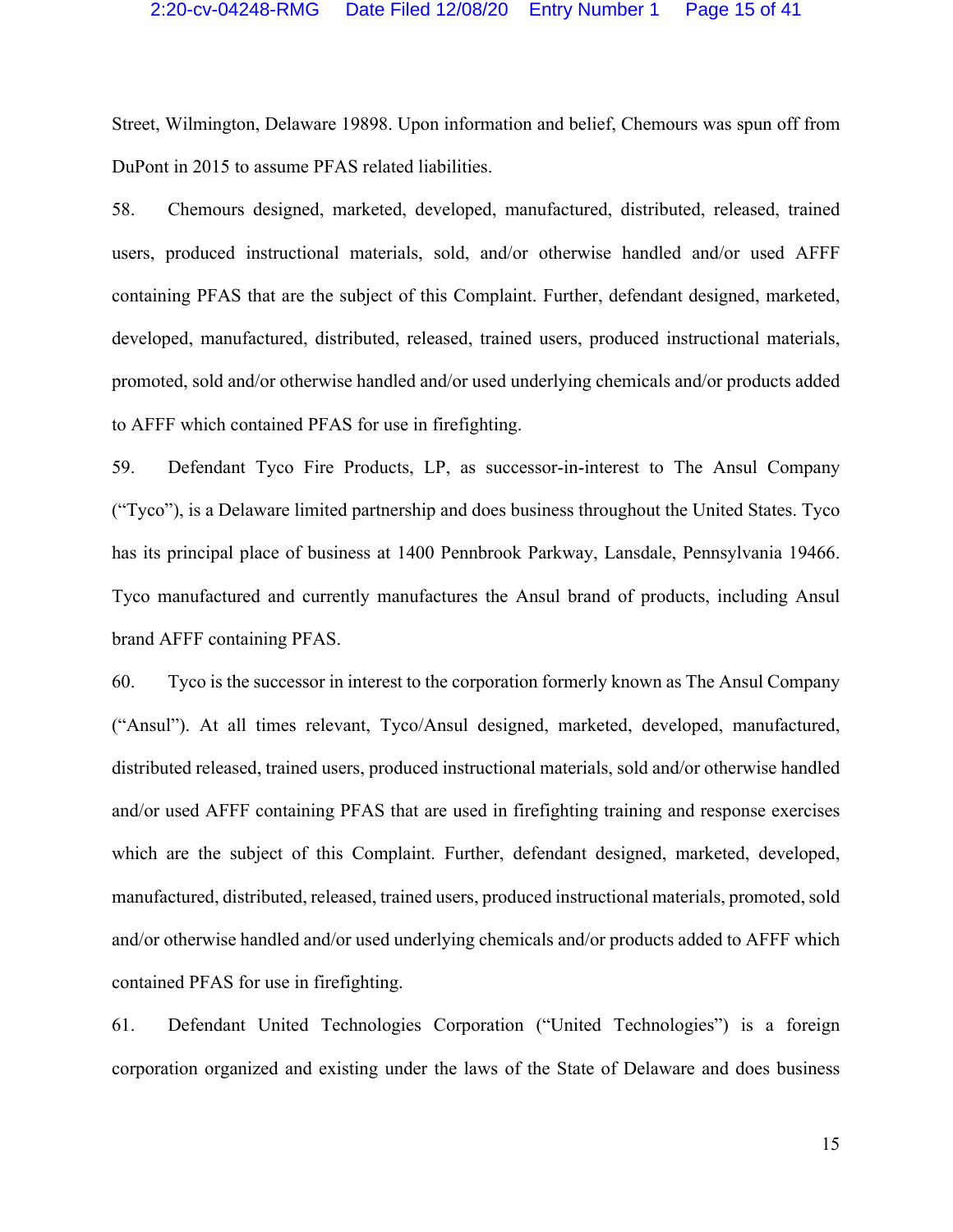#### 2:20-cv-04248-RMG Date Filed 12/08/20 Entry Number 1 Page 16 of 41

throughout the United States. United Technologies has its principal place of business at 8 Farm Springs Road, Farmington, Connecticut 06032.

62. United Technologies designed, marketed, developed, manufactured, distributed, released, trained users, produced instructional materials, sold, and/or otherwise handled and/or used AFFF containing PFAS that are the subject of this Complaint. Further, defendant designed, marketed, developed, manufactured, distributed, released, trained users, produced instructional materials, promoted, sold and/or otherwise handled and/or used underlying chemicals and/or products added to AFFF which contained PFAS for use in firefighting.

63. Defendant UTC Fire & Security Americas Corporation, Inc. (f/k/a GE Interlogix, Inc.) ("UTC") is a North Carolina corporation and does business throughout the United States. UTC has principal place of business at 3211 Progress Drive, Lincolnton, North Carolina 28092. Upon information and belief, Kidde-Fenwal, Inc. is part of the UTC Climate Control & Security unit of United Technologies Corporation.

64. UTC designed, marketed, developed, manufactured, distributed, released, trained users, produced instructional materials, sold, and/or otherwise handled and/or used AFFF containing PFAS that are the subject of this Complaint. Further, defendant designed, marketed, developed, manufactured, distributed, released, trained users, produced instructional materials, promoted, sold and/or otherwise handled and/or used underlying chemicals and/or products added to AFFF which contained PFAS for use in firefighting.

65. When reference is made in this Complaint to any act or omission of any of the Defendants, it shall be deemed that the officers, directors, agents, employees, or representatives of the Defendants committed or authorized such act or omission, or failed to adequately supervise or properly control or direct their employees while engaged in the management, direction,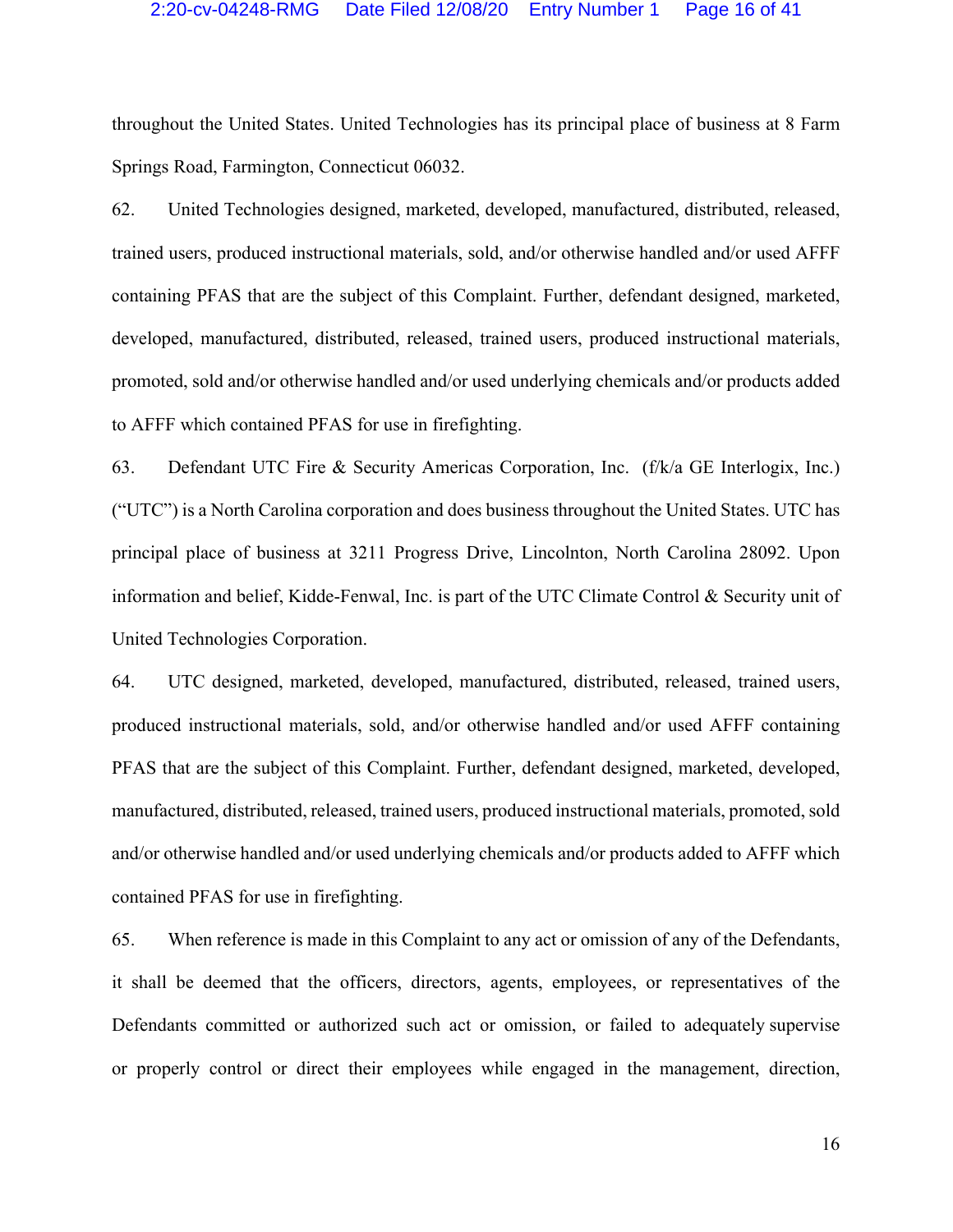operation, or control of the affairs of Defendants, and did so while acting within the scope of their duties, employment or agency.

66. The term "Defendant" or "Defendants" refers to all Defendants named herein jointly and severally, unless otherwise stated.

# **FACTUAL ALLEGATIONS**

67. Aqueous Film-Forming Foam ("AFFF") is a combination of chemicals used to extinguish hydrocarbon fuel-based fires.

68. AFFF-containing fluorinated surfactants have better firefighting capabilities than water due to their surfactant-tension lowering properties which allow the compound(s) to extinguish fire by smothering, ultimately starving it of oxygen.

69. AFFF is a Class-B firefighting foam. It is mixed with water and used to extinguish fires that are difficult to fight, particularly those that involve petroleum or other flammable liquids.

70. Defendants designed, marketed, developed, manufactured, distributed, released, trained users, produced instructional materials, promoted, sold, and/or otherwise handled AFFF containing toxic PFAS or underlying PFAS containing chemicals used in AFFF production that were used by entities around the country, including military, county, and municipal firefighting departments.

71. Defendants have each designed, marketed, developed, manufactured, distributed, released, trained users on, produced instructional materials for, sold, and/or otherwise handled and/or used AFFF containing PFAS, in such a way as to cause the contamination of Plaintiff's blood and/or body with PFAS, and the resultant biopersistence and bioaccumulation of such PFAS in the blood and/or body of Plaintiff.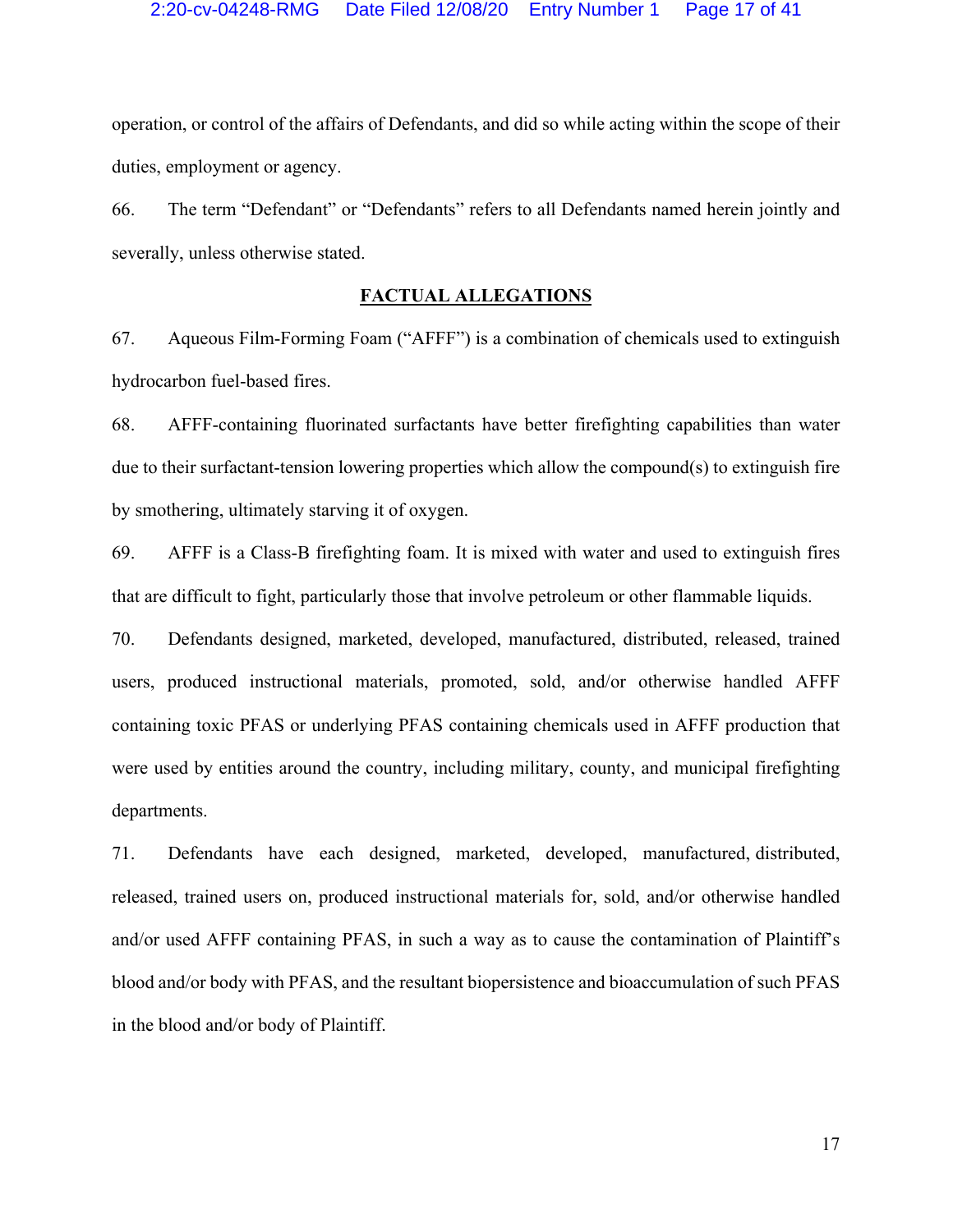72. AFFF was introduced commercially in the mid-1960s and rapidly became the primary firefighting foam in the United States and in other parts of the world. It contains PFAS, which are highly fluorinated synthetic chemical compounds whose family include PFOS and PFOA.

73. PFAS are a family of chemical compounds containing fluorine and carbon atoms.

74. PFAS have been used for decades in the manufacture of AFFF. The PFAS family of chemicals are entirely human-made and do not naturally occur or otherwise exist.

75. Prior to commercial development and large-scale manufacture and use of AFFF containing PFAS, no such PFAS had been found or detected in human blood.

# **A. AFFF / PFAS Hazardous Effects on Humans**

76. AFFF and its components are associated with a wide variety of adverse health effects in humans.

77. Exposure to Defendants' AFFF has been linked to serious medical conditions including, but not limited to, kidney cancer, testicular cancer, liver cancer, testicular tumors, pancreatic cancer, prostate cancer, leukemia, lymphoma, bladder cancer, thyroid disease and infertility.

78. By at least the end of the 1960s, animal toxicity testing performed by Defendants manufacturing and/or using PFAS indicated that exposure to such materials, including at least PFOA, resulted in various adverse health effects among multiple species of laboratory animals, including toxic effects to the liver, testes, adrenals, and other organs and bodily systems.

79. By at least the end of the 1960s, additional research and testing performed by Defendants manufacturing and/or using PFAS indicated that such materials, including at least PFOA, because of their unique chemical structure, were resistant to environmental degradation and would persist in the environment essentially unaltered if allowed to enter the environment.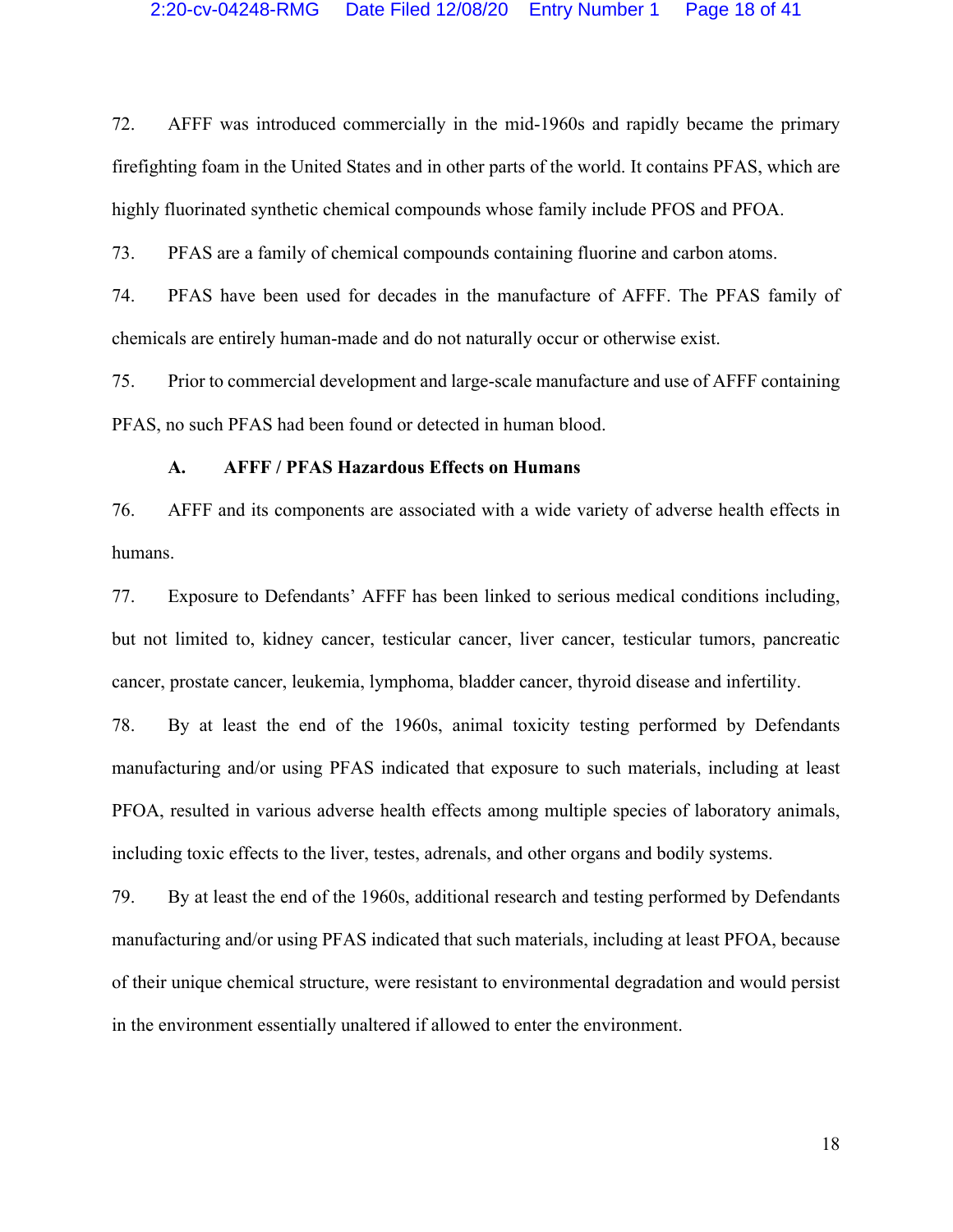80. By at least the end of the 1970s, additional research and testing performed by Defendants manufacturing and/or using PFAS indicated that one or more such materials, including at least PFOA and PFOS, because of their unique chemical structure, would bind to proteins in the blood of animals and humans exposed to such materials where such materials would remain and persist over long periods of time and would accumulate in the blood/body of the exposed individuals with each additional exposure.

81. By at least the end of the 1980s, additional research and testing performed by Defendants manufacturing and/or using PFAS indicated that at least one such PFAS, PFOA, had caused Leydig cell (testicular) tumors in a chronic cancer study in rats, resulting in at least one such Defendant, DuPont, classifying such PFAS internally as a confirmed animal carcinogen and possible human carcinogen.

82. It was understood by Defendants by at least the end of the 1980s that a chemical that caused cancer in animal studies must be presumed to present a cancer risk to humans, unless the precise mechanism of action by which the tumors were caused was known and would not occur in humans. 83. By at least the end of the 1980s, scientists had not determined the precise mechanism of action by which any PFAS caused tumors. Therefore, scientific principles of carcinogenesis classification mandated Defendants presume any such PFAS material that caused tumors in animal studies could present a potential cancer risk to exposed humans.

84. By at least the end of the 1980s, additional research and testing performed by Defendants manufacturing and/or using PFAS, including at least DuPont, indicated that elevated incidence of certain cancers and other adverse health effects, including elevated liver enzymes and birth defects, had been observed among workers exposed to such materials, including at least PFOA, but such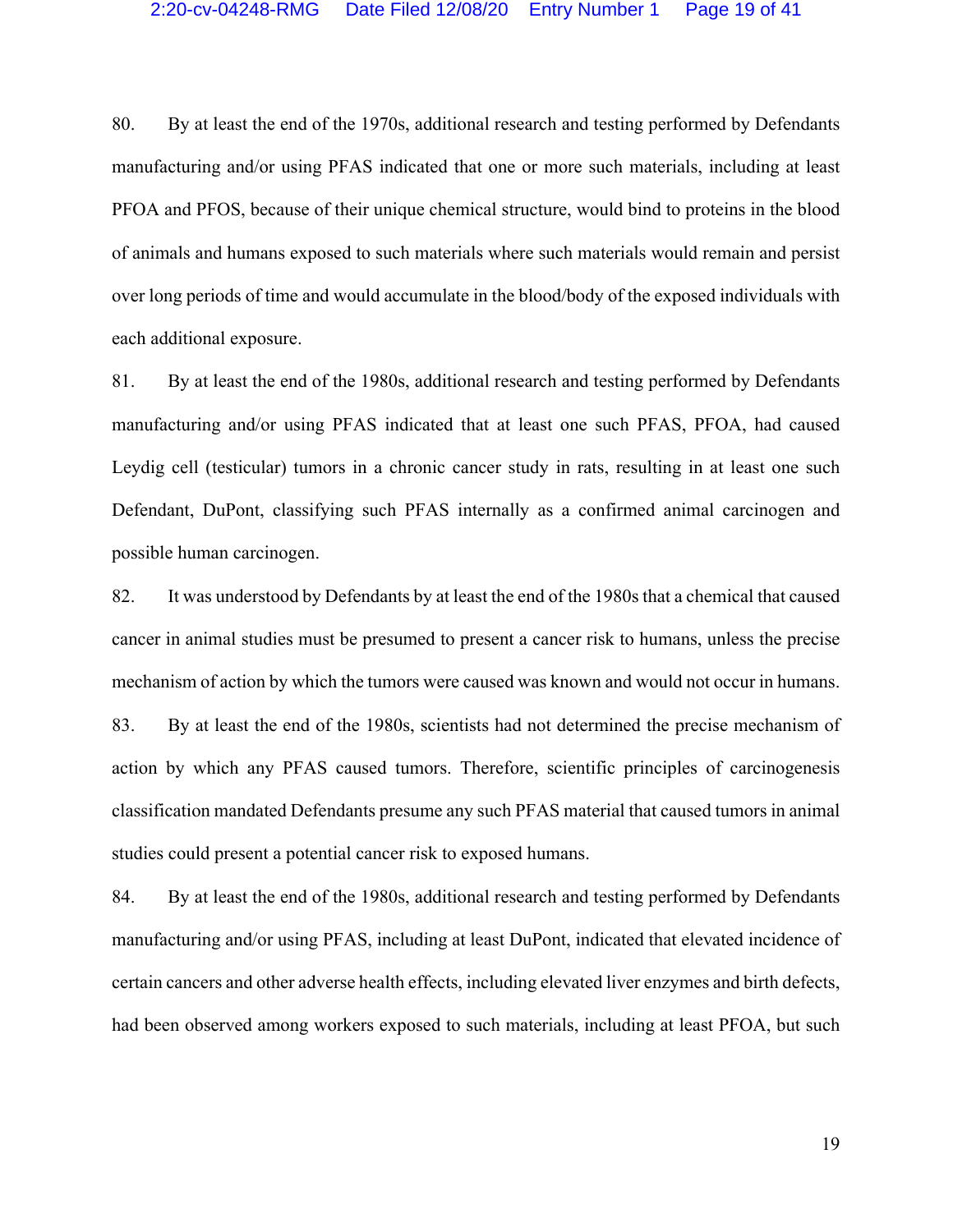## 2:20-cv-04248-RMG Date Filed 12/08/20 Entry Number 1 Page 20 of 41

data was not published, provided to governmental entities as required by law, or otherwise publicly disclosed at the time.

85. By at least the end of the 1980s, Defendants, including at least 3M and DuPont, understood that, not only did PFAS, including at least PFOA and PFOS, get into and persist and accumulate in the human blood and in the human body, but that once in the human body and blood, particularly the longer-chain PFAS, such as PFOS and PFOA, had a long half-life. Meaning that it would take a very long time before even half of the material would start to be eliminated, which allowed increasing levels of the chemicals to build up and accumulate in the blood and/or body of exposed individuals over time, particularly if any level of exposure continued.

86. By at least the end of the 1990s, additional research and testing performed by Defendants manufacturing and/or using PFAS, including at least 3M and DuPont, indicated that at least one such PFAS, PFOA, had caused a triad of tumors (Leydig cell (testicular), liver, and pancreatic) in a second chronic cancer study in rats.

87. By at least the end of the 1990s, the precise mechanism(s) of action by which any PFAS caused each of the tumors found in animal studies had still not been identified, mandating that Defendants continue to presume that any such PFAS that caused such tumors in animal studies could present a potential cancer risk to exposed humans.

88. By at least 2010, additional research and testing performed by Defendants manufacturing and/or using PFAS, including at least 3M and DuPont, revealed multiple potential adverse health impacts among workers exposed to such PFAS, including at least PFOA, such as increased cancer incidence, hormone changes, lipid changes, and thyroid and liver impacts.

89. When the United States Environmental Protection Agency ("USEPA") and other state and local public health agencies and officials first began learning of PFAS exposure in the United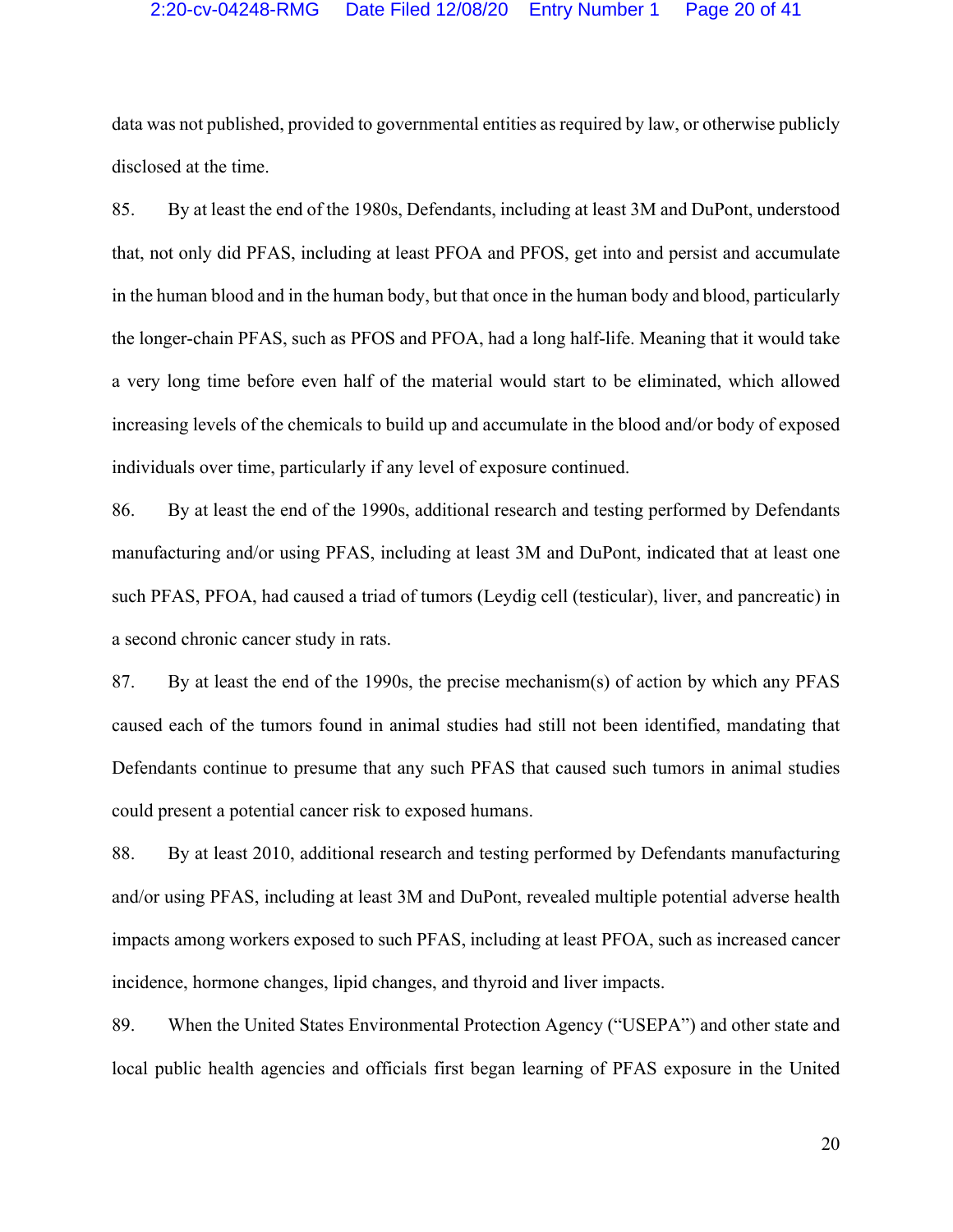## 2:20-cv-04248-RMG Date Filed 12/08/20 Entry Number 1 Page 21 of 41

States and potential associated adverse health effects, Defendants repeatedly assured and represented to such entities and the public that such exposure presented no risk of harm and were of no significance.

90. After the USEPA and other entities began asking Defendants to stop manufacturing and/or using certain PFAS, Defendants began manufacturing and/or using and/or began making and/or using more of certain other and/or "new" PFAS, including PFAS materials with six or fewer carbons, such as GenX (collectively "Short-Chain PFAS").

91. Defendants manufacturing and/or using Short-Chain PFAS, including at least DuPont and 3M, are aware that one or more such Short-Chain PFAS materials also have been found in human blood.

92. By at least the mid-2010s, Defendants, including at least DuPont and Chemours, were aware that at least one Short-Chain PFAS had been found to cause the same triad of tumors (Leydig (testicular), liver, and pancreatic) in a chronic rat cancer study as had been found in a chronic rat cancer study with a non-Short-Chain PFAS.

93. Research and testing performed by and/or on behalf of Defendants making and/or using Short-Chain PFAS indicates that such Short-Chain PFAS materials present the same, similar, and/or additional risks to human health as had been found in research on other PFAS materials, including cancer risk.

94. Nevertheless, Defendants repeatedly assured and represented to governmental entities and the public (and continue to do so) that the presence of PFAS, including Short-Chain PFAS, in human blood at the levels found within the United States present no risk of harm and is of no legal, toxicological, or medical significance of any kind.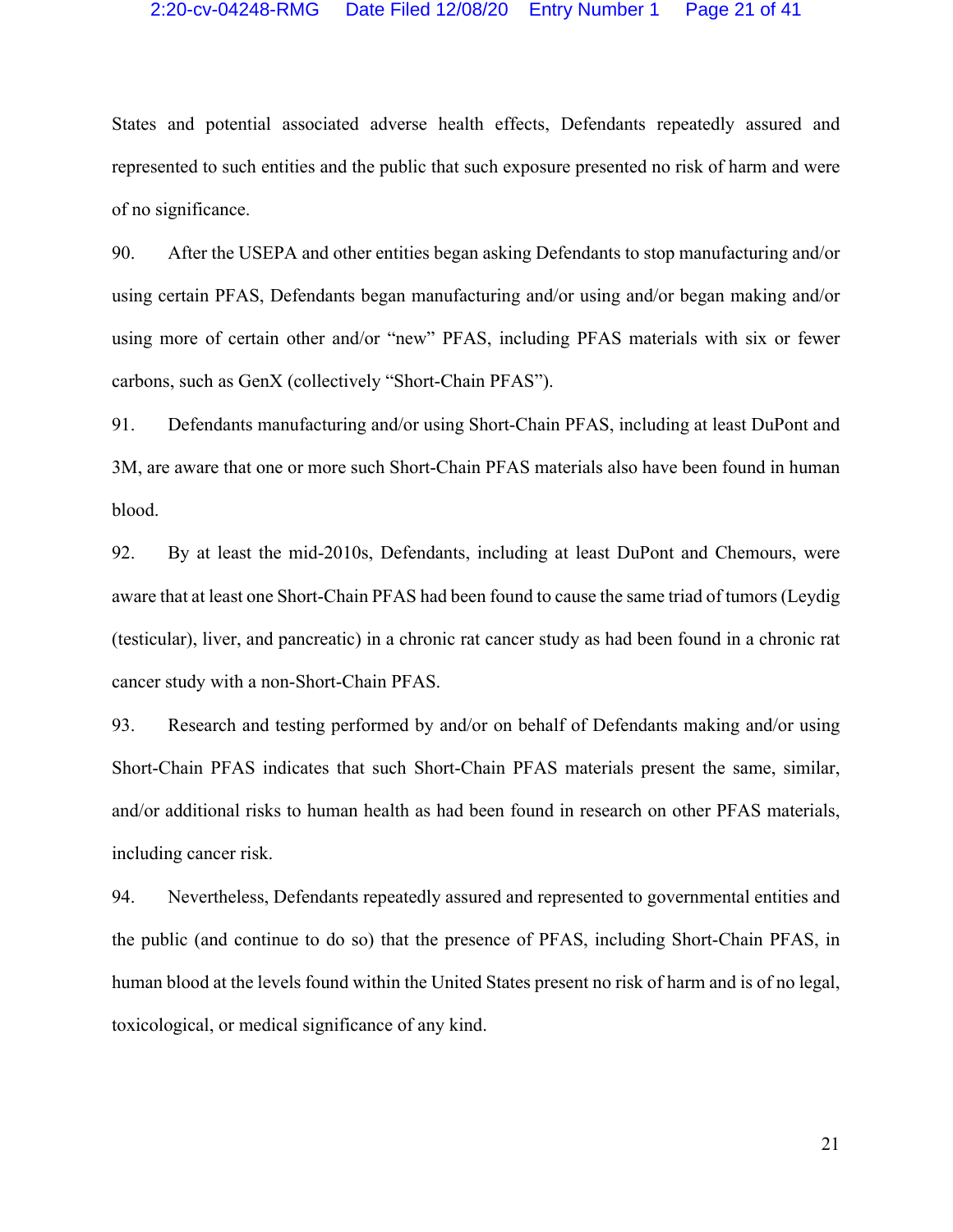## 2:20-cv-04248-RMG Date Filed 12/08/20 Entry Number 1 Page 22 of 41

95. At all relevant times, Defendants, individually and/or collectively, possessed the resources and ability but have intentionally, purposefully, recklessly, and/or negligently chosen not to fund or sponsor any study, investigation, testing, and/or other research of any kind of the nature that Defendants claim is necessary to confirm and/or prove that the presence of any one and/or combination of PFAS in human blood causes any disease and/or adverse health impact of any kind in humans, presents any risk of harm to humans, and/or is of any legal, toxicological, or medical significance to humans, according to standards Defendants deem acceptable.

96. Even after an independent science panel, known as the "C8 Science Panel," publicly announced in the 2010s that human exposure to 0.05 parts per billion or more of one PFAS, PFOA, had "probable links" with certain human diseases, including kidney cancer, testicular cancer, ulcerative colitis, thyroid disease, preeclampsia, and medically-diagnosed high cholesterol, Defendants repeatedly assured and represented to governmental entities, their customers, and the public (and continue to do so) that the presence of PFAS in human blood at the levels found within the United States presents no risk of harm and is of no legal, toxicological, or medical significance of any kind, and have represented to and assured such governmental entities, their customers, and the public (and continue to do so) that the work of the independent C8 Science Panel was inadequate.

97. At all relevant times, Defendants shared and/or should have shared among themselves all relevant information relating to the presence, biopersistence, and bioaccumulation of PFAS in human blood and associated toxicological, epidemiological, and/or other adverse effects and/or risks.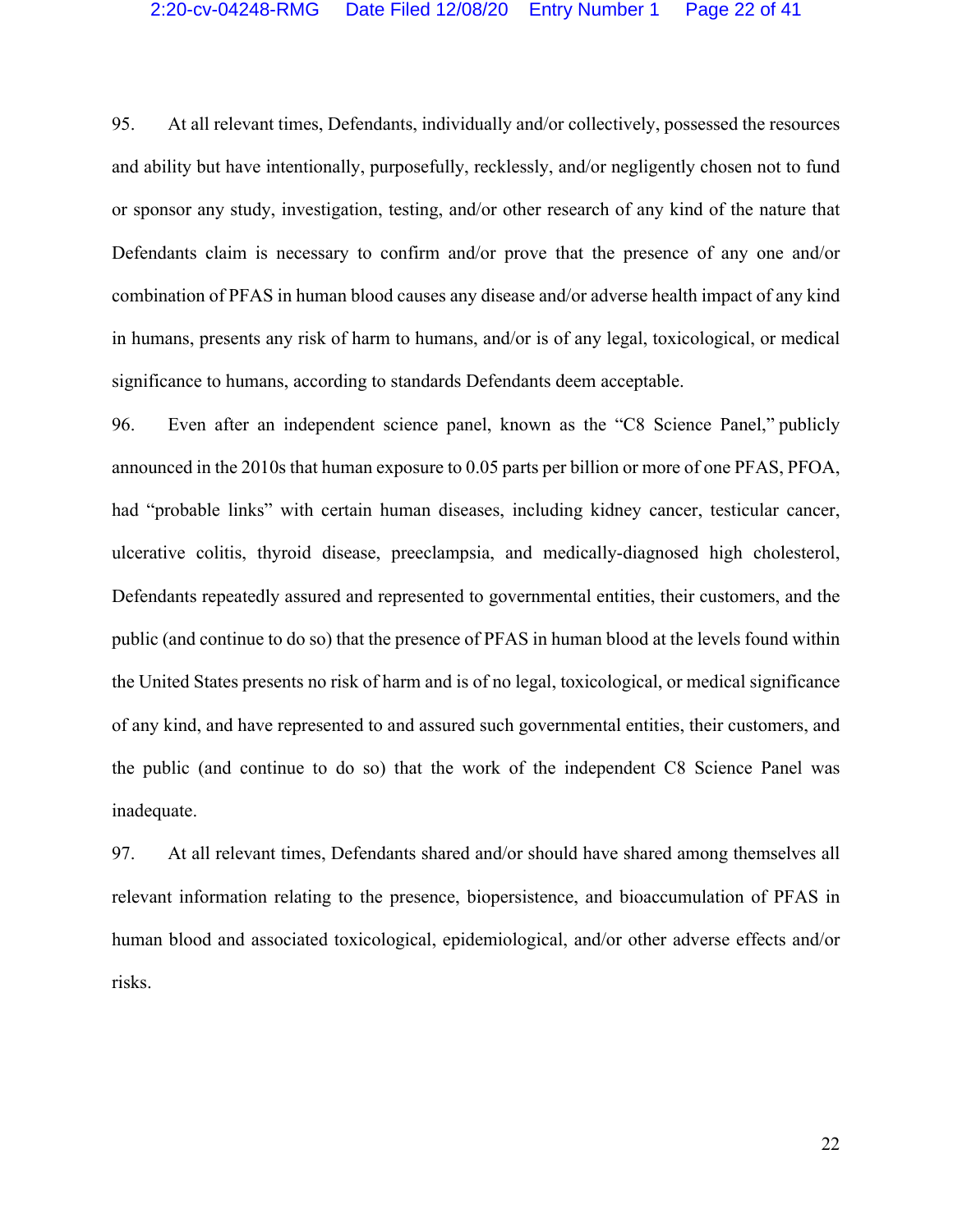## 2:20-cv-04248-RMG Date Filed 12/08/20 Entry Number 1 Page 23 of 41

98. As of the present date, blood serum testing and analysis by Defendants, independent scientific researchers, and/or government entities has confirmed that PFAS materials are clinically demonstrably present in approximately 99% of the current population of the United States.

99. There is no naturally-occurring "background," normal, and/or acceptable level or rate of any PFAS in human blood, as all PFAS detected and/or present in human blood is present and/or detectable in such blood as a direct and proximate result of the acts and/or omissions of Defendants.

100. At all relevant times, Defendants, through their acts and/or omissions, controlled, minimized, trivialized, manipulated, and/or otherwise influenced the information that was published in peer-review journals, released by any governmental entity, and/or otherwise made available to the public relating to PFAS in human blood and any alleged adverse impacts and/or risks associated therewith, effectively preventing Plaintiff from discovering the existence and extent of any injuries/harm as alleged herein.

101. At all relevant times, Defendants, through their acts and/or omissions, took steps to attack, challenge, discredit, and/or otherwise undermine any scientific studies, findings, statements, and/or other information that proposed, alleged, suggested, or even implied any potential adverse health effects or risks and/or any other fact of any legal, toxicological, or medical significance associated with the presence of PFAS in human blood.

102. At all relevant times, Defendants, through their acts and/or omissions, concealed and/or withheld information from their customers, governmental entities, and the public that would have properly and fully alerted Plaintiff to the legal, toxicological, medical, or other significance and/or risk from having any PFAS material in Plaintiff's blood.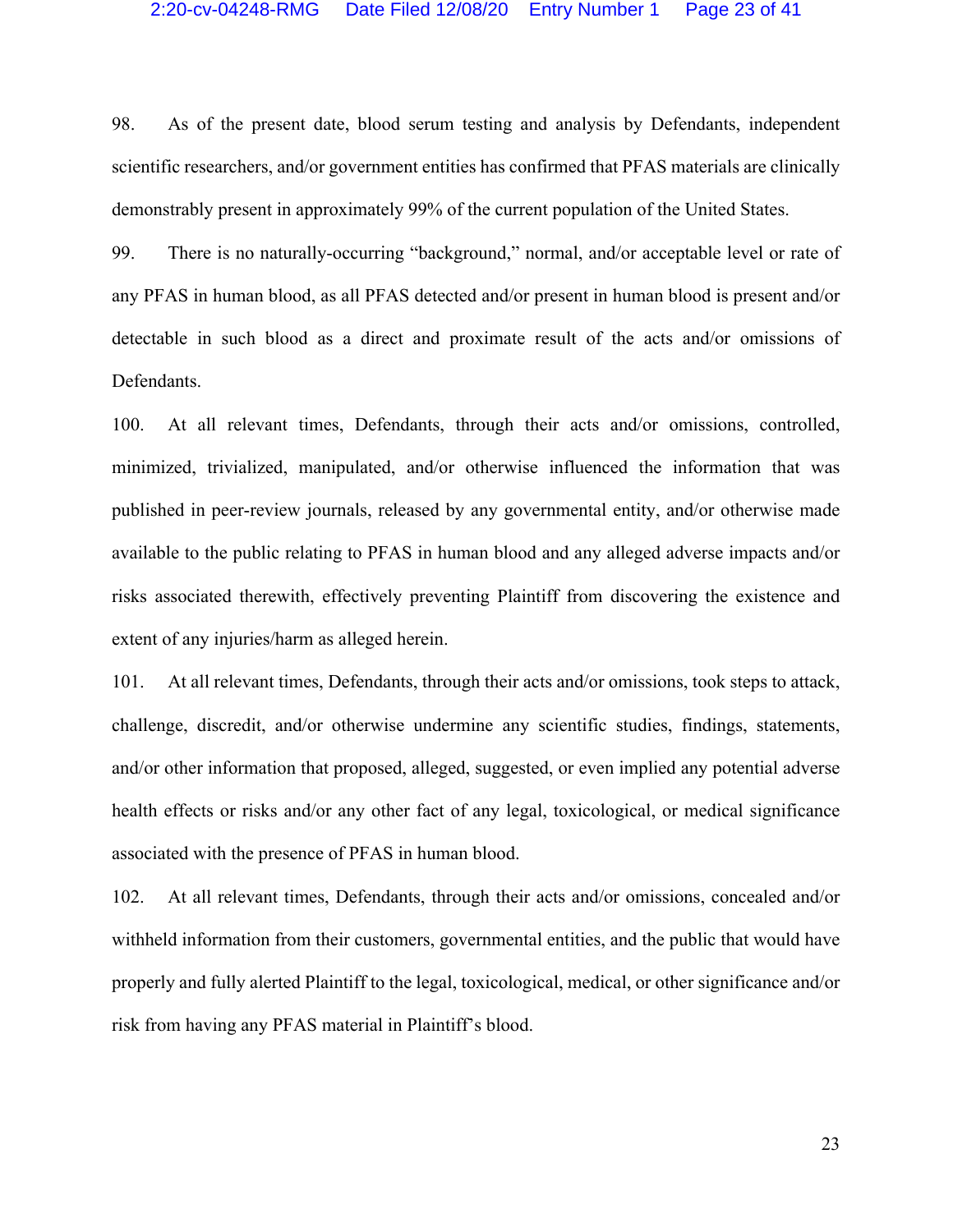## 2:20-cv-04248-RMG Date Filed 12/08/20 Entry Number 1 Page 24 of 41

103. At all relevant times, Defendants encouraged the continued and even further increased use of PFAS by their customers and others, including but not limited to the manufacture, use, and release, of AFFF containing PFAS and/or emergency responder protection gear or equipment coated with materials made with or containing PFAS, and tried to encourage and foster the increased and further use of PFAS in connection with as many products/uses/and applications as possible, despite knowledge of the toxicity, persistence, and bioaccumulation concerns associated with such activities.

104. To this day, Defendants deny that the presence of any PFAS in human blood, at any level, is an injury or presents any harm or risk of harm of any kind, or is otherwise of any legal, toxicological, or medical significance.

105. To this day, Defendants deny that any scientific study, research, testing, or other work of any kind has been performed that is sufficient to suggest to the public that the presence of any PFAS material in human blood, at any level, is of any legal, toxicological, medical, or other significance.

106. Defendants, to this day, affirmatively assert and represent to governmental entities, their customers, and the public that there is no evidence that any of the PFAS found in human blood across the United States causes any health impacts or is sufficient to generate an increased risk of future disease sufficient to warrant diagnostic medical testing, often referring to existing studies or data as including too few participants or too few cases or incidents of disease to draw any scientifically credible or statistically significant conclusions.

107. Defendants were and/or should have been aware, knew and/or should have known, and/or foresaw or should have foreseen that their design, marketing, development, manufacture, distribution, release, training and response of users, production of instructional materials, sale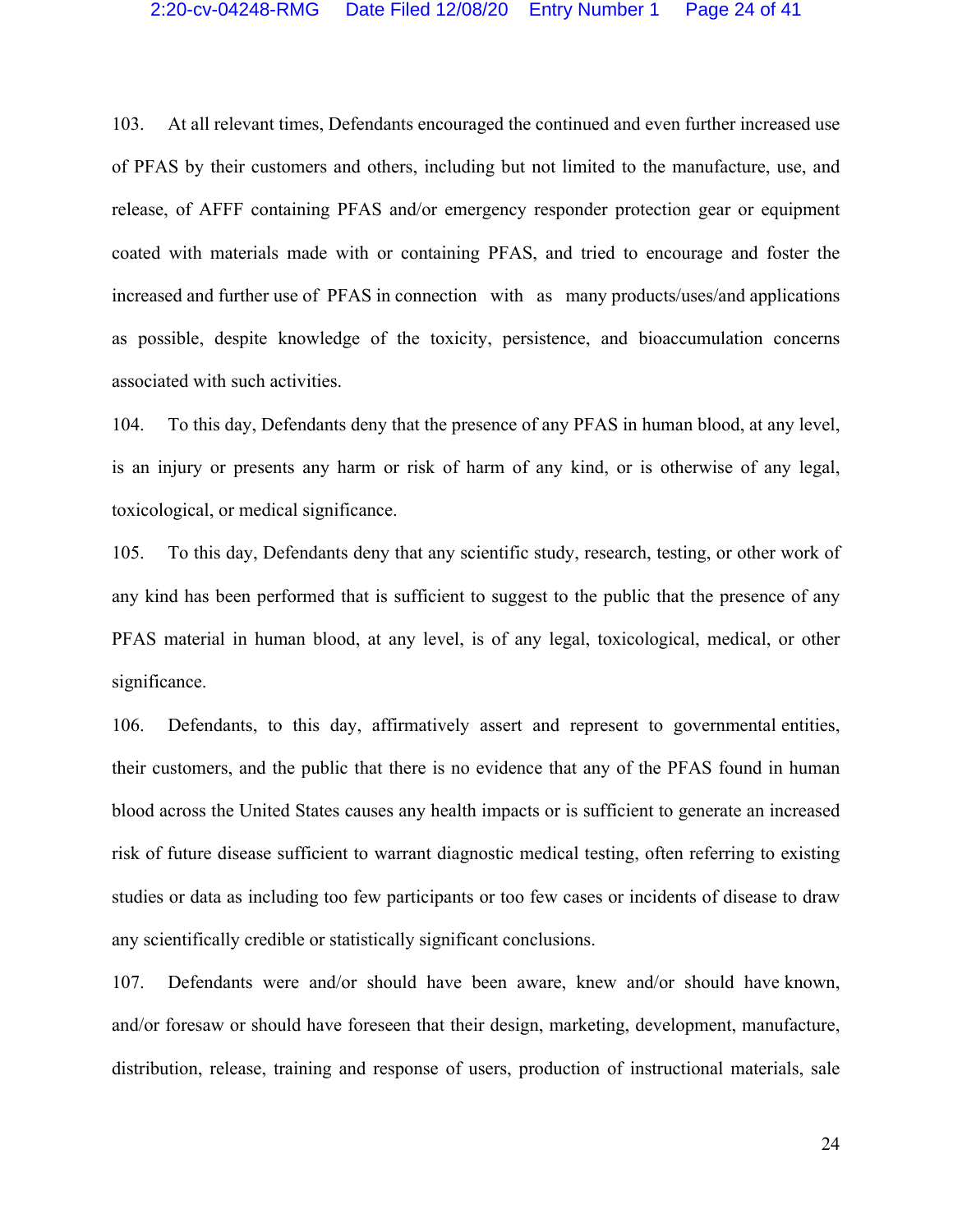# 2:20-cv-04248-RMG Date Filed 12/08/20 Entry Number 1 Page 25 of 41

and/or other handling and/or use of AFFF containing PFAS would result in the contamination of the blood and/or body of Plaintiff with PFAS, and the biopersistence and bioaccumulation of such PFAS in his blood and/or body.

108. Defendants were and /or should have been aware, or knew and/or should have known, and/or foresaw or should have foreseen that allowing PFAS to contaminate the blood and/or body of Plaintiff would cause injury, irreparable harm, and/or unacceptable risk of such injury and/or irreparable harm to Plaintiff.

109. Defendants did not seek or obtain permission or consent from Plaintiff before engaging in such acts and/or omissions that caused, allowed, and/or otherwise resulted in Plaintiff's exposure to AFFF and the contamination of Plaintiff's blood and/or body with PFAS materials, and resulting biopersistence and bioaccumulation of such PFAS in his blood and/or body.

# **B. Defendants' History of Manufacturing and Selling AFFF**

110. 3M began producing PFOS and PFOA by electrochemical fluorination in the 1940s. In the 1960s, 3M used its fluorination process to develop AFFF.

111. 3M manufactured, marketed, and sold AFFF from the 1960s to the early 2000s.

112. National Foam and Tyco/Ansul began to manufacture, market, and sell AFFF in the 1970s.

113. Buckeye began to manufacture, market, and sell AFFF in the 2000s.

114. In 2000, 3M announced it was phasing out its manufacture of PFOS, PFOA, and related products, including AFFF. 3M, in its press release announcing the phase out, stated "our products are safe," and that 3M's decision was "based on [its] principles of responsible environment management." 3M further stated that "the presence of these materials at [] very low levels does not pose a human health or environmental risk." In communications with the EPA at that time,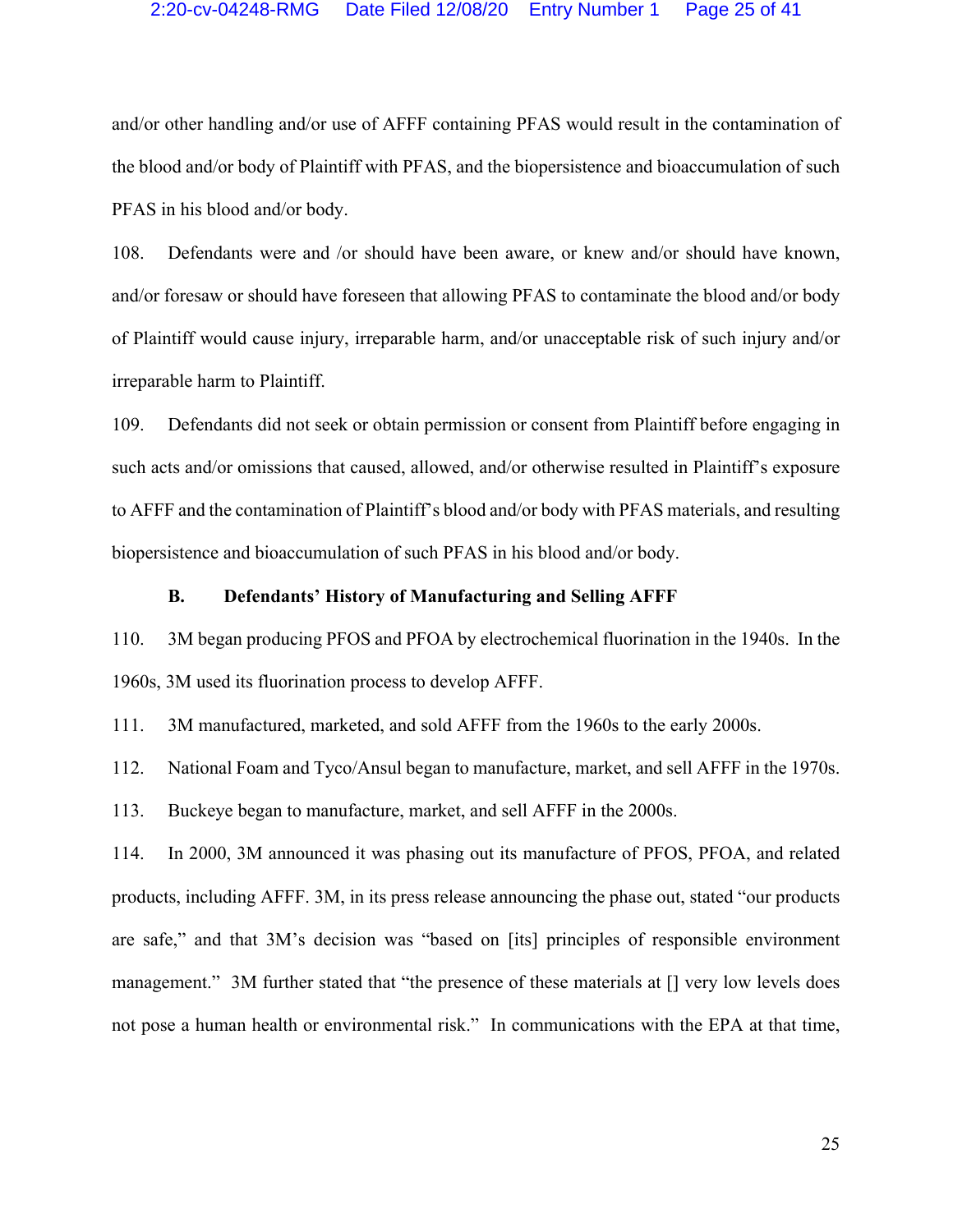#### 2:20-cv-04248-RMG Date Filed 12/08/20 Entry Number 1 Page 26 of 41

3M also stated that it had "concluded that…other business opportunities were more deserving of the company's energies and attention…"

115. Following 3M's exit from the AFFF market, the remaining Defendants continued to manufacture and sell AFFF that contained PFAS and/or its precursors.

116. Defendants knew their customers warehoused large stockpiles of AFFF. In fact, Defendants marketed their AFFF products by touting its shelf-life. Even after Defendants fully understood the toxicity of PFAS, and their impacts to the health of humans following exposure, Defendants concealed the true nature of PFAS. While Defendants phased out production or transitioned to other formulas, they did not instruct their customers that they should not use AFFF that contained PFAS and/or their precursors. Defendants further did not act to get their harmful products off the market.

117. Defendants did not warn public entities, firefighter trainees who they knew would foreseeably come into contact with their AFFF products, or firefighters employed by either civilian and/or military employers that use of and/or exposure to Defendants' AFFF products containing PFAS and/or its precursors would pose a danger to human health

118. The Plaintiff directly used, was exposed, and/or was given AFFF to help fight fires on a regular basis.

119. The Plaintiff was never informed that this product was inherently dangerous. Nor was the Plaintiff warned about the known health risks associated with this product.

120. The Plaintiff never received or was told to use any protective gear to guard against the known dangerous propensities of this product.

121. Defendants have known of the health hazards associated with AFFF and/or its compounds for decades and that in their intended and/or common use would harm human health.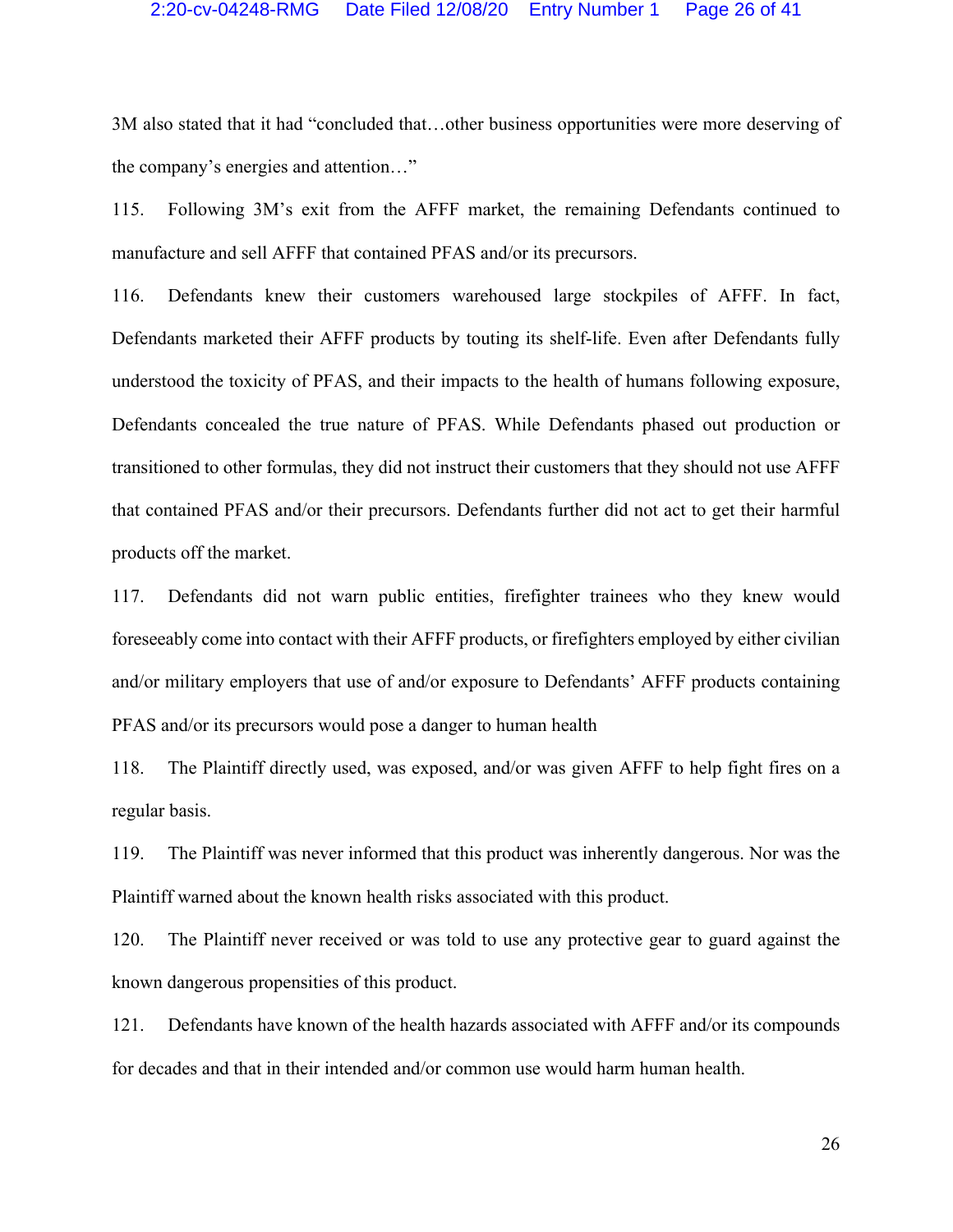122. Information regarding AFFF and its compounds were readily accessible to each of the above-referenced Defendants for decades because each is an expert in the field of AFFF manufacturing and/or the materials needed to manufacture AFFF, and each has detailed information and understanding about the chemical compounds that form AFFF products.

123. The AFFF Defendants' manufacture, distribution and/or sale of AFFF resulted in the Plaintiff and other individuals who came in contact with the chemical to develop cancer.

124. The AFFF Defendants through their manufacturing, distribution and/or sale of AFFF, and through their involvement and/or participation in the creation of training and instructional materials and activities, knew, foresaw, and/or should have known and/or foreseen that the Plaintiff and those similarly situated would be harmed.

125. The AFFF Defendants' products were unreasonably dangerous and the Defendants failed to warn of this danger.

#### **CAUSES OF ACTION**

#### **COUNT I – NEGLIGENCE**

126. Plaintiff hereby incorporates by reference the allegations contained in the preceding paragraphs of this Complaint as if restated in full herein.

127. Defendants had a duty to individuals, including the Plaintiff, to exercise reasonable ordinary, and appropriate care in the manufacturing, design, labeling, packaging, testing, instruction, warning, selling, marketing, distribution, and training related to the AFFF product.

128. Defendants breached their duty of care and were negligent, grossly negligent, reckless and willful as described herein in the design, manufacture, labeling, warning, instruction, training, selling, marketing, and distribution of the AFFF products or underlying PFAS containing chemicals used in AFFF production in one or more of the following respects: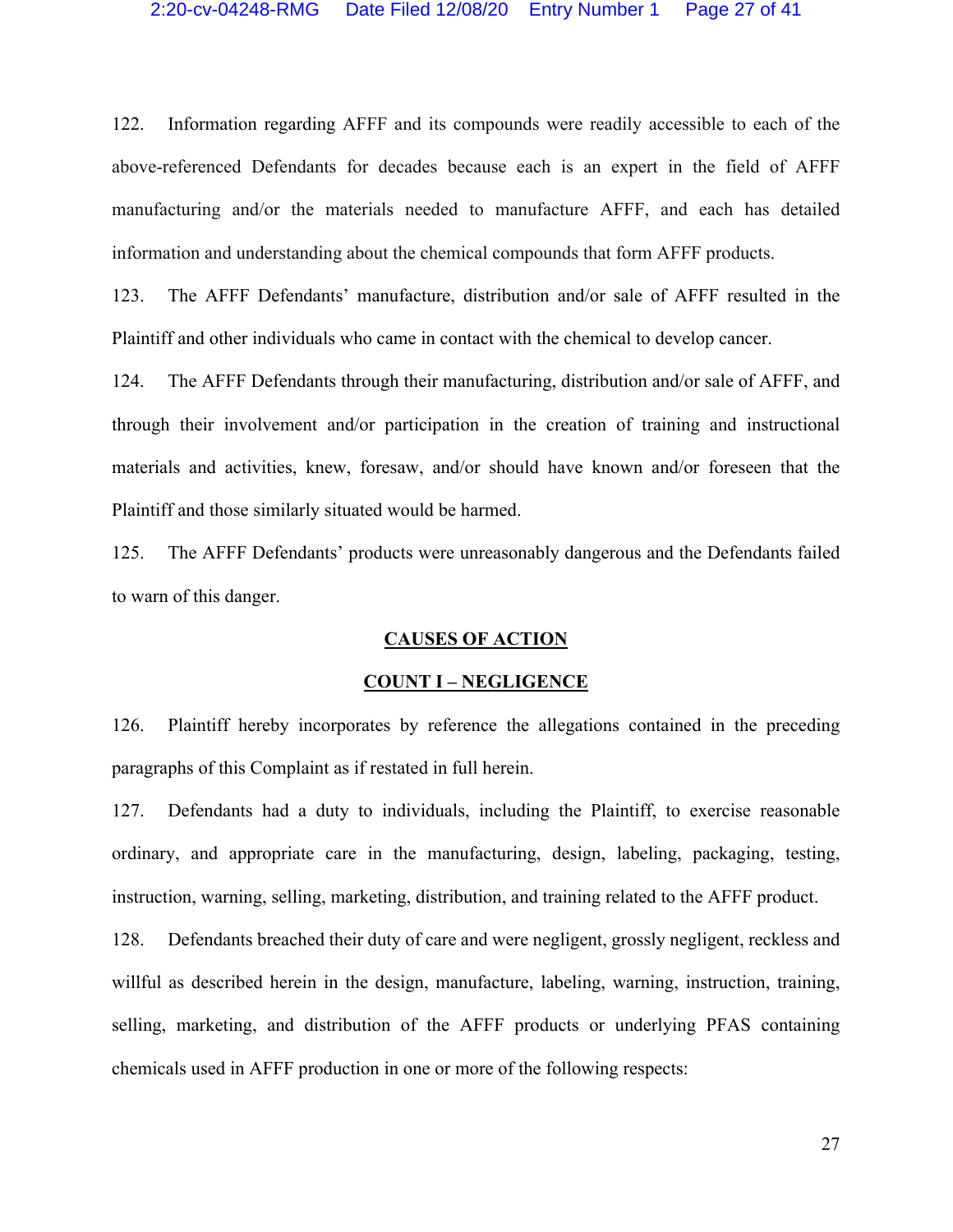- a. Failing to design the products so as to avoid an unreasonable risk of harm to individuals, including the Plaintiff;
- b. Failing to use reasonable care in the testing of the products so as to avoid an unreasonable risk of harm to individuals, including the Plaintiff;
- c. Failing to use appropriate care in inspecting the products so as to avoid an unreasonable risk of harm to individuals, including the Plaintiff;
- d. Failing to use appropriate care in instructing and/or warning the public as set forth herein of risks associated with the products, so as to avoid unreasonable risk of harm to individuals, including the Plaintiff;
- e. Failing to use reasonable care in marketing, promoting, and advertising the products so as to avoid unreasonable risk of harm to individuals, including the Plaintiff;
- f. Otherwise negligently or carelessly designing, manufacturing, marketing, distributing, warning; and
- g. In selling and or distributing a product which was inherently dangerous to the public;

129. As a direct and proximate result of Defendants' negligence, the Plaintiff has been injured, sustained severe and permanent pain, suffering, disability, impairment, loss of enjoyment of life, loss of care, comfort, economic loss and damages including, but not limited to medical expenses, lost income, and/or other damages.

WHEREFORE, the Plaintiff prays judgments against the Defendants for actual, compensatory, consequential, and punitive damages, together with the costs of this action, and for such other and further relief as this Court may deem fit, just, and proper.

# **COUNT II – BATTERY**

130. Plaintiff hereby incorporates by reference the allegations contained in the preceding paragraphs of this Complaint as if restated in full herein.

131. At all relevant times, Defendants possessed knowledge that the AFFF containing PFAS which they designed, engineered, manufactured, fabricated, sold, handled, released, trained users on, produced instructional materials for, used, and/or distributed were bio- persistent,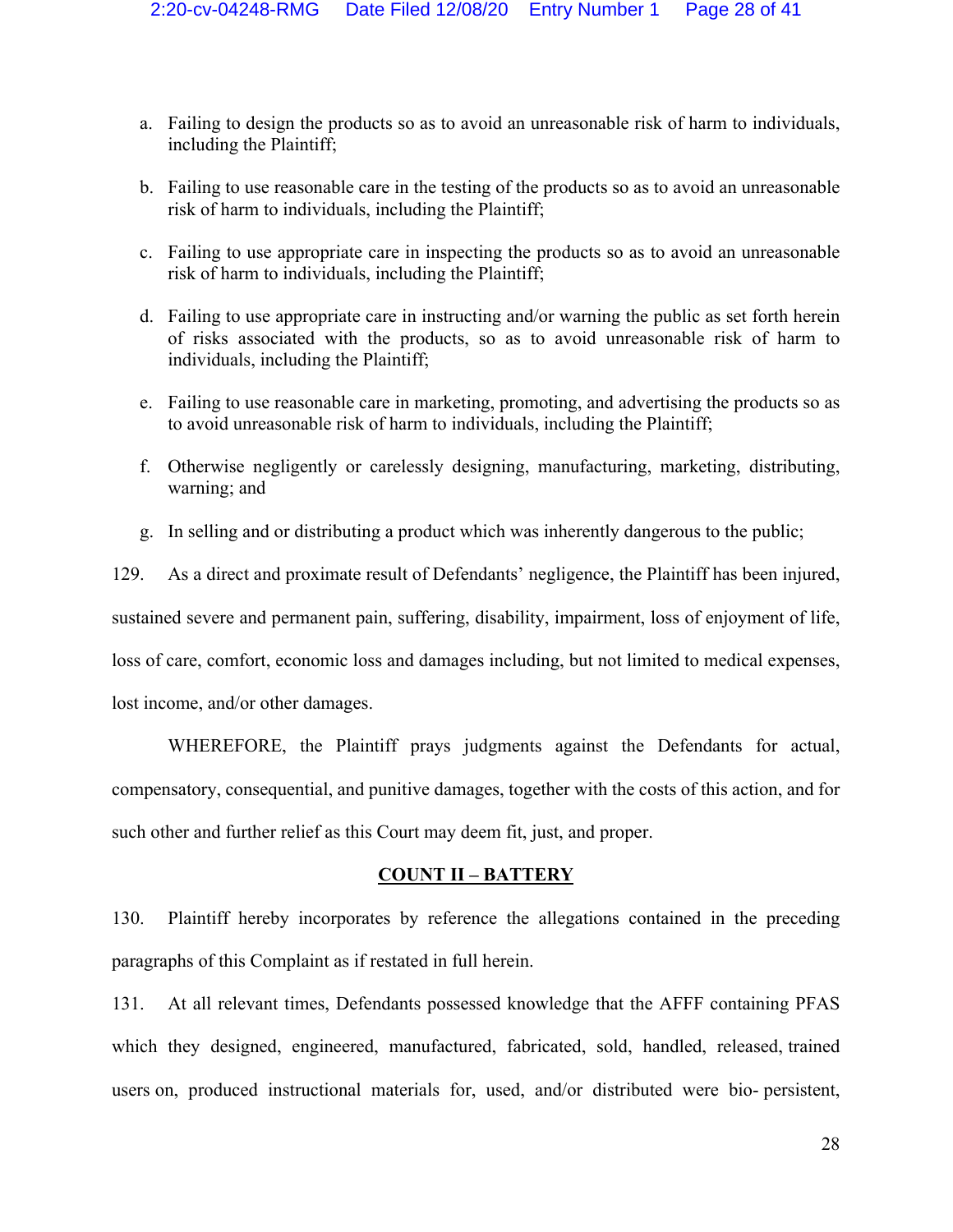## 2:20-cv-04248-RMG Date Filed 12/08/20 Entry Number 1 Page 29 of 41

bio- accumulative, toxic, potentially carcinogenic, and/or otherwise harmful/injurious and that their continued manufacture, use, sale, handling, release, and distribution would result in Plaintiff having PFAS in Plaintiff's blood, and the biopersistence and bioaccumulation of such PFAS in Plaintiff's blood.

132. However, despite possessing such knowledge, Defendants knowingly, purposefully, and/or intentionally continued to engage in such acts and/or omissions, including but not limited to all such acts and/or omissions described in this Complaint, that continued to result in Plaintiff accumulating PFAS in Plaintiff's blood and/or body, and such PFAS persisting and accumulating in Plaintiff's blood and/or body.

133. Defendants did not seek or obtain permission or consent from Plaintiff to put or allow PFAS materials into Plaintiff's blood and/or body, or to persist in and/or accumulate in Plaintiff's blood and/or body.

134. Entry into, persistence in, and accumulation of such PFAS in Plaintiff's body and/or blood without permission or consent is an unlawful and harmful and/or offensive physical invasion and/or contact with Plaintiff's person and unreasonably interferes with Plaintiff's rightful use and possession of Plaintiff's blood and/or body.

135. At all relevant times, the PFAS present in the blood of Plaintiff originated from Defendants' acts and/or omissions.

136. Defendants continue to knowingly, intentionally, and/or purposefully engage in acts and/or omissions that result in the unlawful and unconsented-to physical invasion and/or contact with Plaintiff that resulted in persisting and accumulating levels of PFAS in Plaintiff's blood.

137. Plaintiff, and any reasonable person, would find the contact at issue harmful and/or offensive.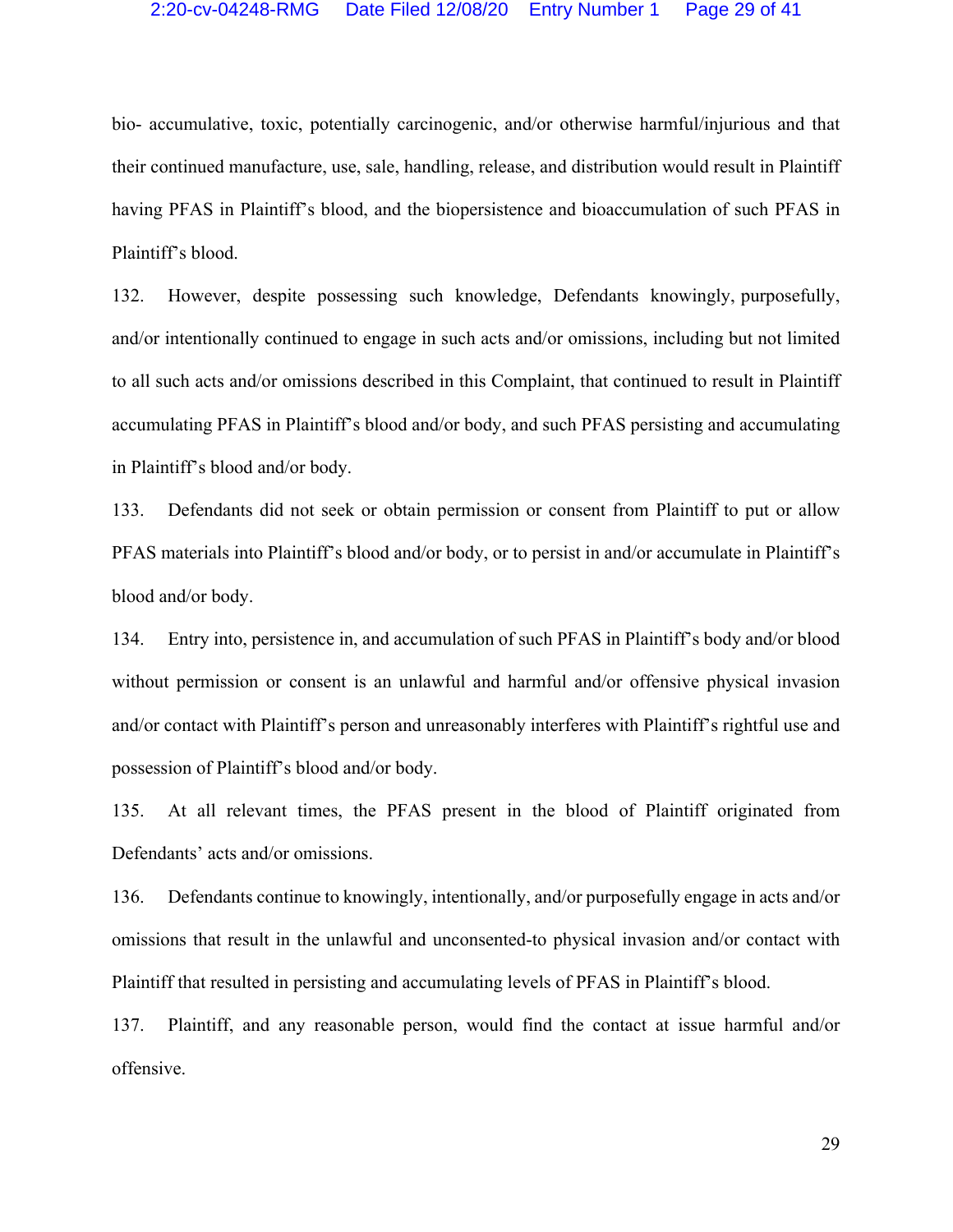138. Defendants acted intentionally with the knowledge and/or belief that the contact, presence and/or invasion of PFAS with, onto and/or into Plaintiff's blood serum, including its persistence and accumulation in such serum, was substantially certain to result from those very acts and/or omissions.

119. Defendants' intentional acts and/or omissions resulted directly and/or indirectly in harmful contact with Plaintiff's blood and/or body.

120. The continued presence, persistence, and accumulation of PFAS in the blood and/or body of Plaintiff is offensive, unreasonable, and/or harmful, and thereby constitutes a battery.

121. The presence of PFAS in the blood and/or body of Plaintiff altered the structure and/or function of such blood and/or body parts and resulted in cancer.

122. As a direct and proximate result of the foregoing acts and omissions, Plaintiff suffered physical injury for which Defendants are therefore liable.

WHEREFORE, the Plaintiff prays judgments against the Defendants for actual, compensatory, consequential, and punitive damages, together with the costs of this action, and for such other and further relief as this Court may deem fit, just, and proper.

#### **COUNT III – INADEQUATE WARNING**

123. Plaintiff hereby incorporates by reference the allegations contained in the preceding paragraphs of this Complaint as if restated in full herein.

124. Defendants knew or should have known:

- a) exposure to AFFF containing PFAS was hazardous to human health;
- b) the manner in which they were designing, marketing, developing, manufacturing, distributing, releasing, training, instructing, promoting, and selling AFFF containing PFAS was hazardous to human health; and
- c) the manner in which they were designing, marketing, developing, manufacturing, marketing, distributing, releasing, training, instructing, promotion and selling AFFF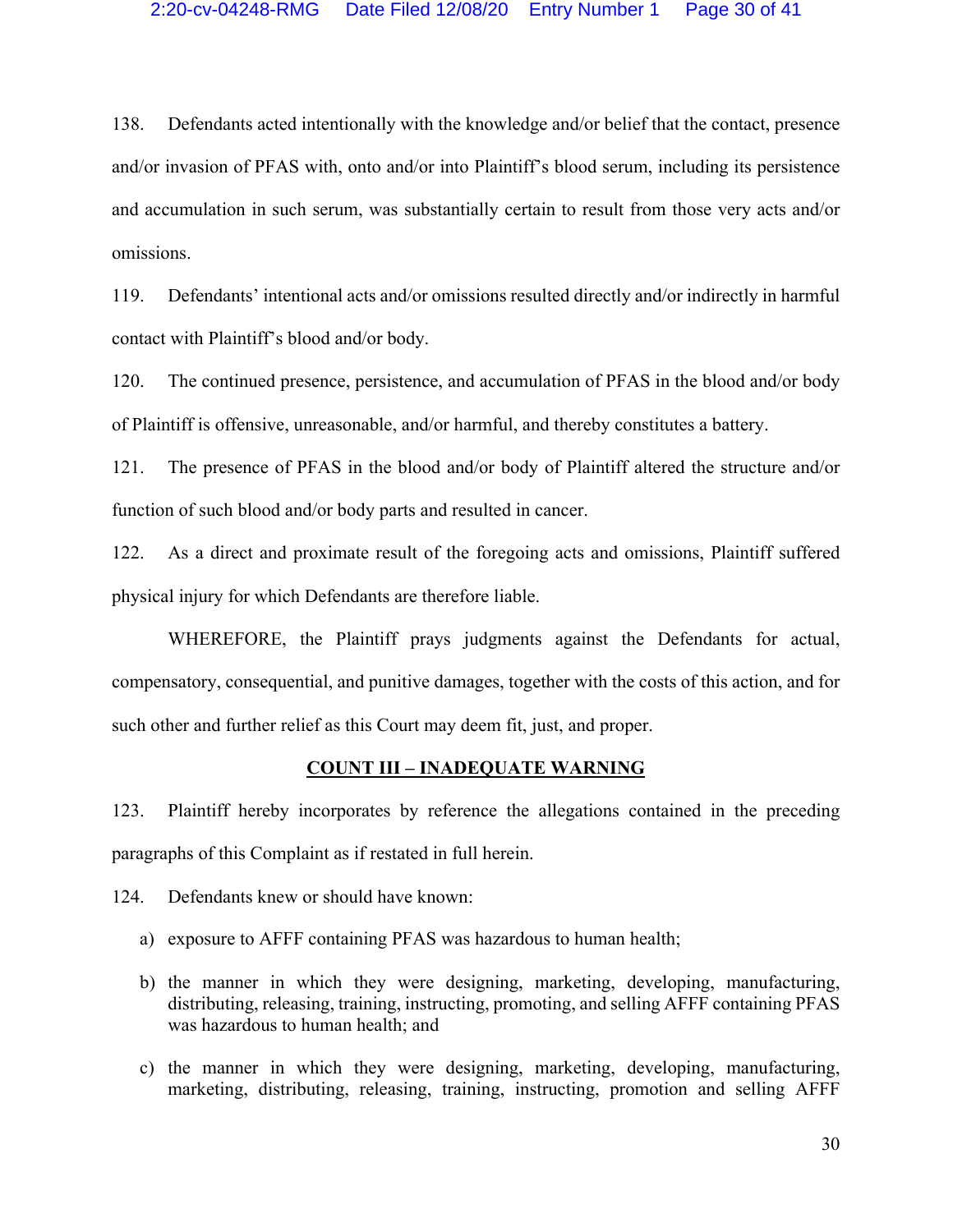containing PFAS would result in the contamination of Plaintiff's blood and/or body as a result of exposure.

125. Defendants had a duty to warn of the hazards associated with AFFF containing PFAS entering the blood and/or body of Plaintiff because they knew of the dangerous, hazardous, and toxic properties of AFFF containing PFAS. Defendants failed to provide sufficient warning to purchasers that the use of their AFFF products would cause PFAS to be released and cause the exposure and bioaccumulation of these toxic chemicals in the blood and/or body of Plaintiff.

126. Adequate instructions and warnings on the AFFF containing PFAS could have reduced or avoided these foreseeable risks of harm and injury to Plaintiff. If Defendants provided adequate warnings:

- a) Plaintiff could have and would have taken measures to avoid or lessen exposure; and
- b) end users and governments could have taken steps to reduce or prevent the release of PFASs into the blood and/or body of Plaintiff. Defendants' failure to warn was a direct and proximate cause of Plaintiff's injuries from PFAS that came from the use, storage, and disposal of AFFF containing PFAS. Crucially, Defendants' failure to provide adequate and sufficient warnings for the AFFF containing PFAS they designed, marketed, manufactured, distributed, released, promoted, and sold renders the AFFF a defective product.

127. Defendants were negligent in their failure to provide Plaintiff with adequate warnings or instruction that the use of their AFFF products would cause PFAS to be released into the blood and/or body of Plaintiff. As a result of Defendants' conduct and the resulting contamination, Plaintiff suffered severe personal injuries by exposure to AFFF containing PFAS.

128. Defendants' negligent failure to warn directly and proximately caused the harm to and damages suffered by Plaintiff.

WHEREFORE, the Plaintiff prays judgments against the Defendants for actual, compensatory, consequential, and punitive damages, together with the costs of this action, and for such other and further relief as this Court may deem fit, just, and proper.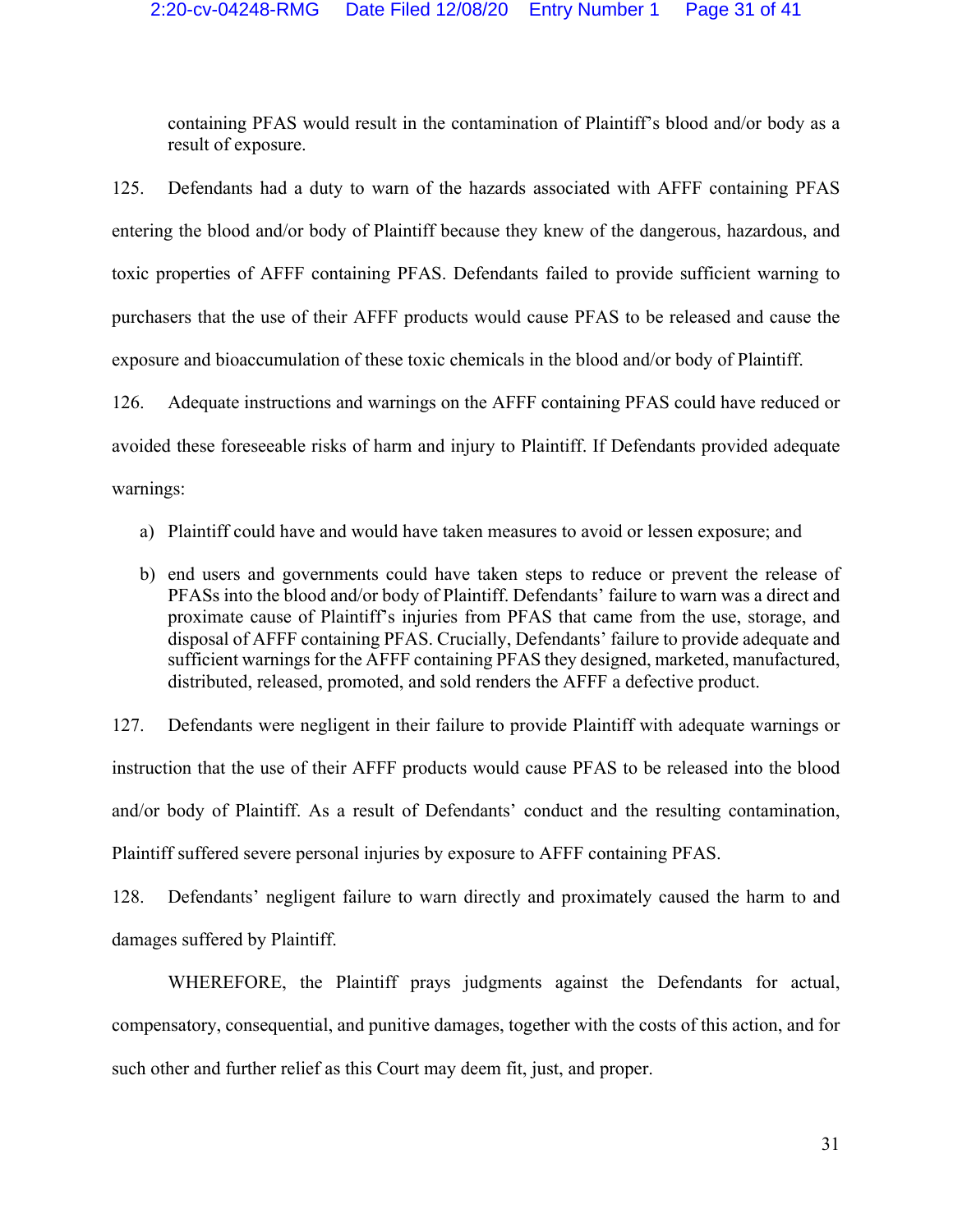# **COUNT IV – DESIGN DEFECT**

129. Plaintiff hereby incorporates by reference the allegations contained in the preceding paragraphs of this Complaint as if restated in full herein.

130. Defendants knew or should have known:

- a) exposure to AFFF containing PFAS is hazardous to human health;
- b) the manner in which AFFF containing PFAS was designed, manufactured, marketed, distributed, and sold was hazardous to human health; and
- c) the manner in which AFFF containing PFAS was designed, manufactured, marketed, distributed, and could and would release PFAS into Plaintiff and cause the exposure and bioaccumulation of these toxic and poisonous chemicals in the blood and/or body of Plaintiff.

131. Knowing of the dangerous and hazardous properties of the AFFF containing PFAS, Defendants could have designed, manufactured, marketed, distributed, and sold alternative designs or formulations of AFFF that did not contain hazardous and toxic PFAS. These alternative designs and formulations were already available, practical, and technologically feasible. The use of these alternative designs would have reduced or prevented reasonably foreseeable harm to Plaintiff caused by the Defendants' design, manufacture, marketing, distribution, and sale of AFFF containing hazardous and toxic PFAS.

132. The AFFF containing PFAS that was designed, manufactured, marketed, distributed, and sold by the Defendants was so hazardous, toxic, and dangerous to human health that the act of designing, formulating, manufacturing, marketing, distributing, and selling this AFFF was unreasonably dangerous under the circumstances.

133. The AFFF designed, formulated, manufactured, marketed, distributed, and sold by Defendants was defectively designed and the foreseeable risk of harm could and would have been reduced or eliminated by the adoption of a reasonable alternative design that was not unreasonably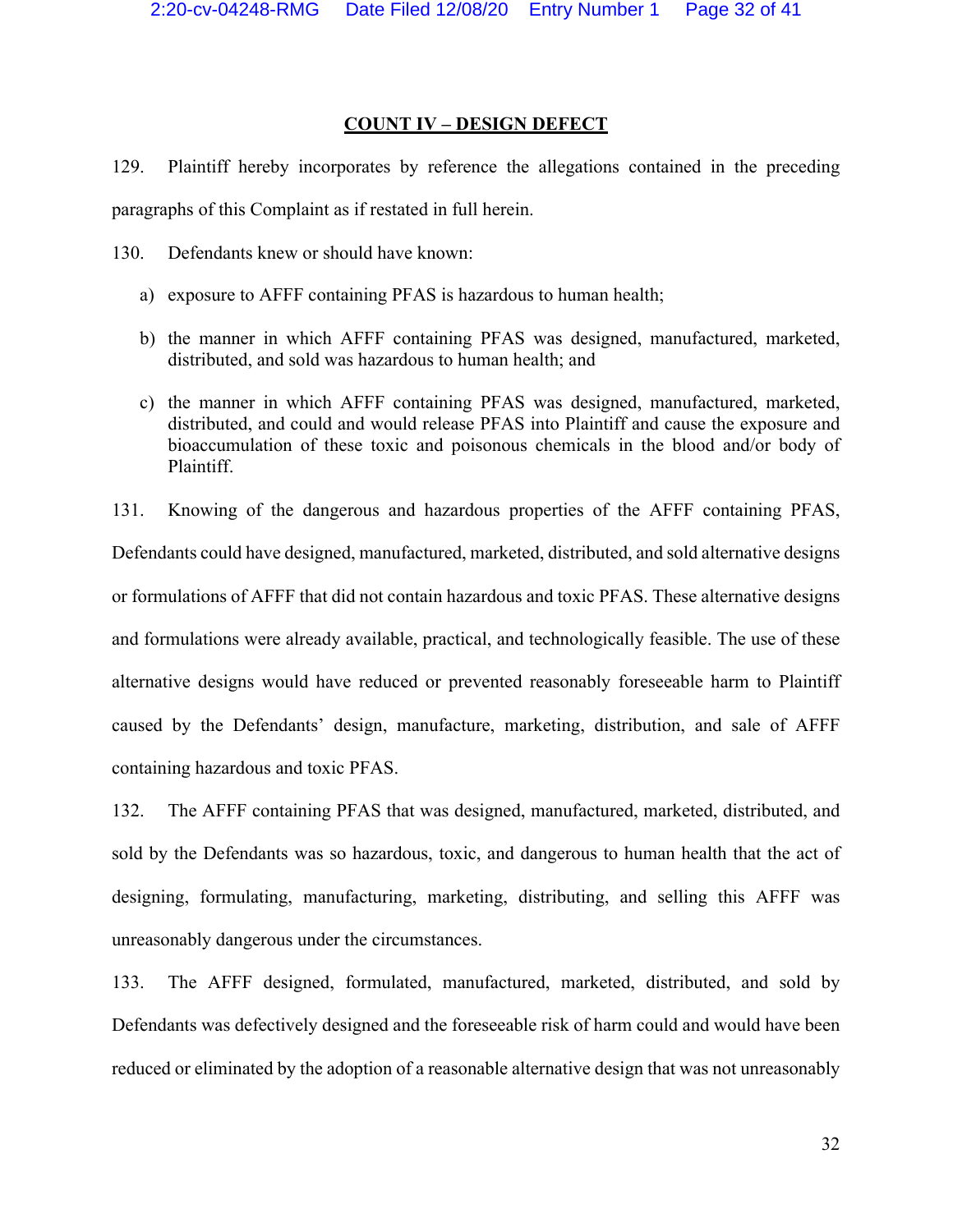# 2:20-cv-04248-RMG Date Filed 12/08/20 Entry Number 1 Page 33 of 41

dangerous. Defendants' defective design and formulation of AFFF containing PFAS was a direct and proximate cause of the contamination of the blood and/or body of Plaintiff and the persistence and accumulation of PFAS in Plaintiff's blood and/or body.

134. Defendants' defective design and formulation of AFFF containing PFAS caused the contamination described herein resulting in personal injuries to Plaintiff. As a direct result of the harm and injury caused by Defendants' defective design and the contamination described herein, Plaintiff has been exposed to AFFF containing PFAS and other toxic substances and has developed cancer.

135. Defendants' negligent failure to design a reasonably safe product directly and proximately caused the harm to and damages suffered by Plaintiff.

WHEREFORE, the Plaintiff pray judgments against the Defendants for actual, compensatory, consequential, and punitive damages, together with the costs of this action, and for such other and further relief as this Court may deem fit, just, and proper.

#### **COUNT V – STRICT LIABILITY (STATUTORY)**

136. Plaintiff hereby incorporates by reference the allegations contained in the preceding paragraphs of this Complaint as if restated in full herein.

137. Plaintiff asserts any and all remedies available under statutory causes of action from Plaintiff's state for strict liability against each Defendant.

138. The Defendants were engaged in designing, manufacturing, marketing, selling, and distribution of AFFF.

139. AFFF was in a defective condition and unreasonably dangerous to users and/or consumers when designed, manufactured, marketed, sold, and/or distributed to the public by the Defendants.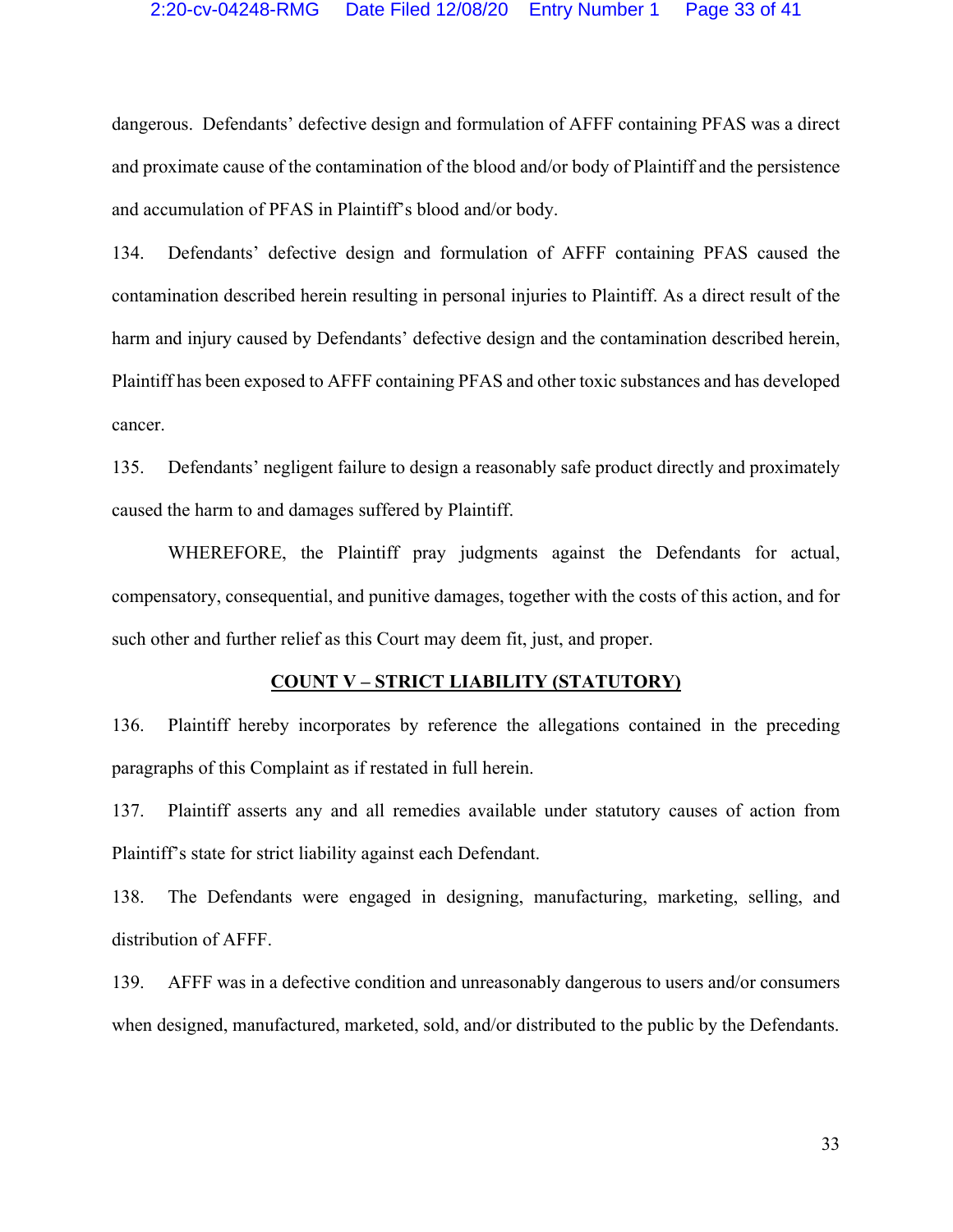140. As a direct and proximate result of the Defendants products' aforementioned defects, the Plaintiff has been injured, sustained severe and permanent pain, suffering, disability, impairment, loss of enjoyment of life, loss of care, comfort, economic loss and damages including, but not limited to medical expenses, lost income, and other damages.

141. The Defendants are strictly liable in tort to the Plaintiff for their wrongful conduct.

WHEREFORE, the Plaintiff prays judgments against the Defendants for actual, compensatory, consequential, and punitive damages, together with the costs of this action, and for such other and further relief as this Court may deem fit, just, and proper.

#### **COUNT VI – STRICT LIABILITY (RESTATEMENT)**

142. Plaintiff hereby incorporates by reference the allegations contained in the preceding paragraphs of this Complaint as if restated in full herein.

143. The Plaintiff brings strict product liability claims under the common law, Section 402A of the Restatement of Torts (Second), and/or Restatement of Torts (Third) against Defendants.

144. As designed, manufactured, marketed, tested, assembled, equipped, distributed and/or sold by the Defendants the AFFF product was in a defective and unreasonably dangerous condition when put to reasonably anticipated use to foreseeable consumers and users, including the Plaintiff. 145. The Defendants had available reasonable alternative designs which would have made the AFFF product safer and would have most likely prevented the injuries and damages to the Plaintiff, thus violating state law and the Restatement of Torts.

146. The Defendants failed to properly and adequately warn and instruct the Plaintiff as to the proper safety and use of the Defendants product.

147. The Defendants failed to properly and adequately warn and instruct the Plaintiff regarding the inadequate research and testing of the product.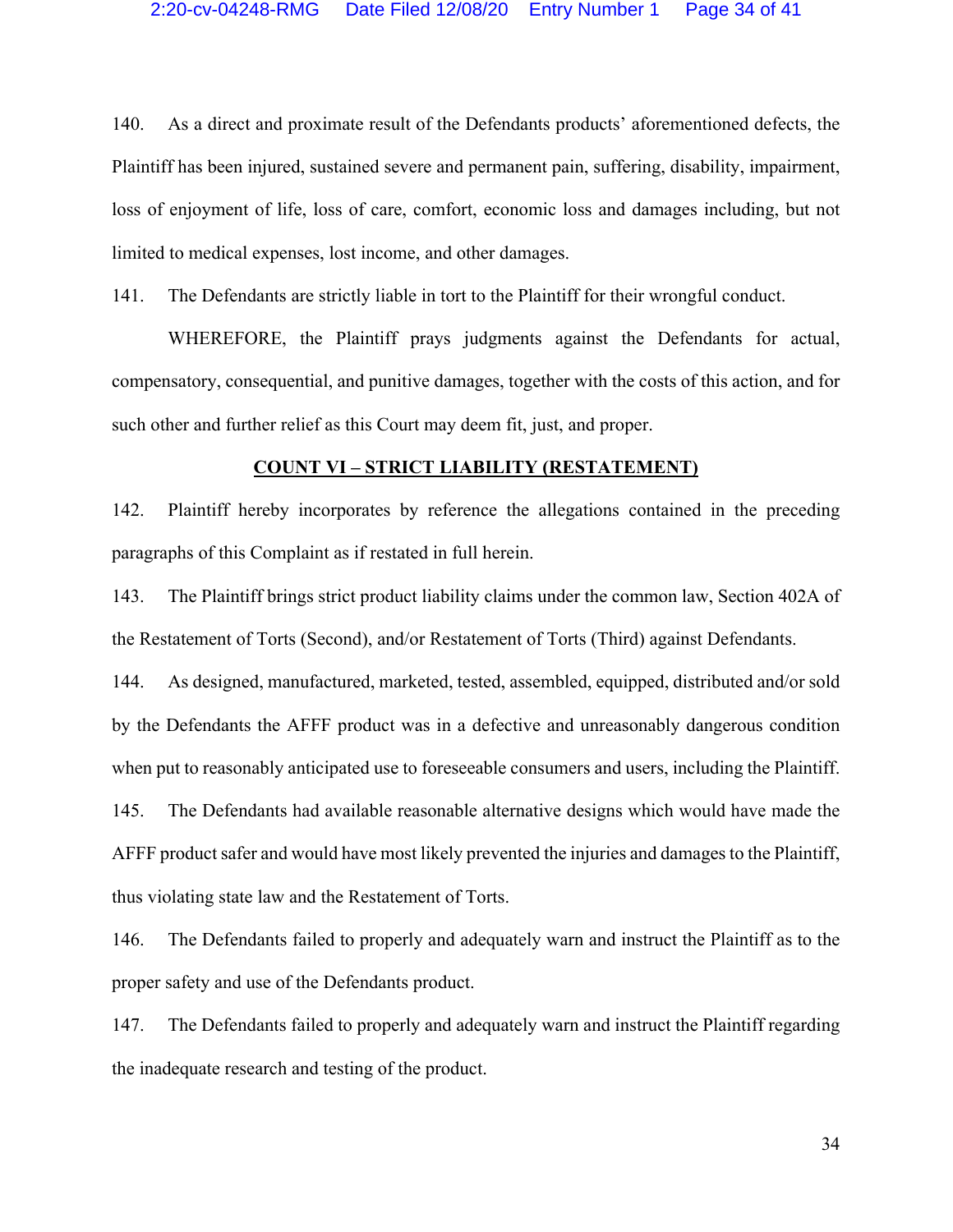148. The Defendants' products are inherently dangerous and defective, unfit and unsafe for their intended and reasonably foreseeable uses, and do not meet or perform to the expectations.

149. As a proximate result of the Defendants' design, manufacture, marketing, sale, and distribution of the products, the Plaintiff has been injured and sustained severe and permanent pain, suffering, disability, impairment, loss of enjoyment of life, loss of care, comfort, and consortium, and economic damages.

150. By reason of the foregoing, the Defendants are strictly liable for the injuries and damages suffered by the Plaintiff, caused by these defects in the AFFF product.

WHEREFORE, the Plaintiff prays judgments against the Defendants for actual, compensatory, consequential, and punitive damages, together with the costs of this action, and for such other and further relief as this Court may deem fit, just, and proper.

# **COUNT VII – FRAUDULENT CONCEALMENT**

151. Plaintiff hereby incorporates by reference the allegations contained in the preceding paragraphs of this Complaint as if restated in full herein.

152. Throughout the relevant time period, Defendants knew that their products were defective and unreasonably unsafe for their intended purpose.

153. Defendants fraudulently concealed from and/or failed to disclose to or warn the Plaintiff, and the public that their products were defective, unsafe, and unfit for the purposes intended, and that they were not of merchantable quality.

154. Defendants were under a duty to the Plaintiff and the public to disclose and warn of the defective and harmful nature of the products because:

a) Defendants were in a superior position to know the true quality, safety and efficacy of the Defendants' products;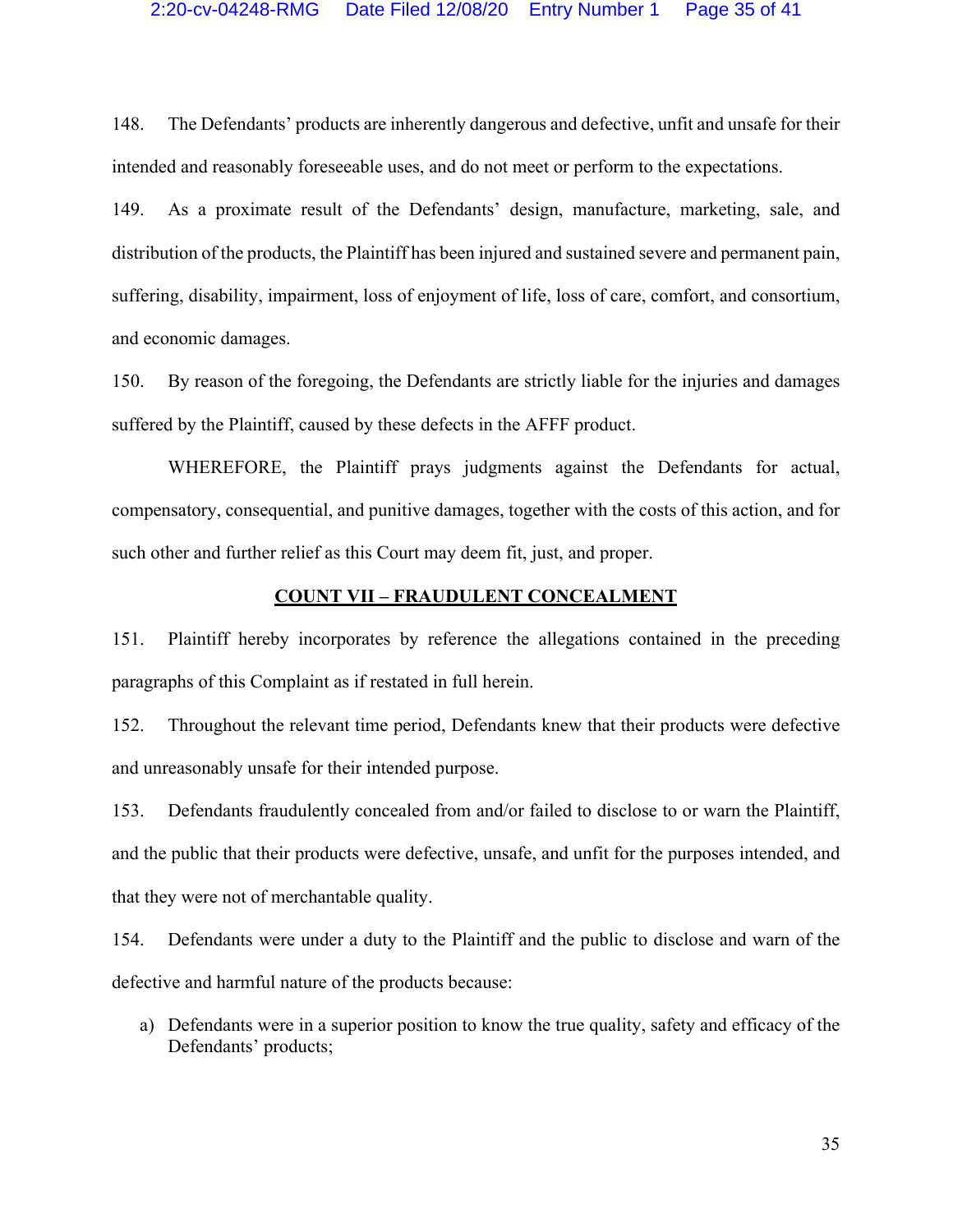- b) Defendants knowingly made false claims about the safety and quality of the Defendants' product in documents and marketing materials; and
- c) Defendants fraudulently and affirmatively concealed the defective nature of the Defendants' products from the Plaintiff.

155. The facts concealed and/or not disclosed by Defendants to the Plaintiff were material facts that a reasonable person would have considered to be important in deciding whether or not to purchase and/or use the Defendants' products.

156. Defendants intentionally concealed and/or failed to disclose the true defective nature of the products so that the Plaintiff would use the Defendants' products, the Plaintiff justifiably acted or relied upon, to Plaintiff's detriment, the concealed and/or non-disclosed facts as evidenced by Plaintiff's use of the Defendants' products.

157. Defendants, by concealment or other action, intentionally prevented the Plaintiff from acquiring material information regarding the lack of safety and effectiveness of the Defendants' products and are subject to the same liability to the Plaintiff for Plaintiff's pecuniary losses, as though Defendants had stated the non-existence of such material information regarding the Defendants' products' lack of safety and effectiveness and dangers and defects, and as though Defendants had affirmatively stated the non-existence of such matters that the Plaintiff was thus prevented from discovering the truth. Defendants therefore have liability for fraudulent concealment under all applicable laws, including, inter alia, Restatement (Second) of Torts §550 (1977).

158. As a proximate result of Defendants' conduct, the Plaintiff has been injured, and sustained severe and permanent pain, suffering, disability, impairment, loss of enjoyment of life, loss of care, comfort, and economic damages.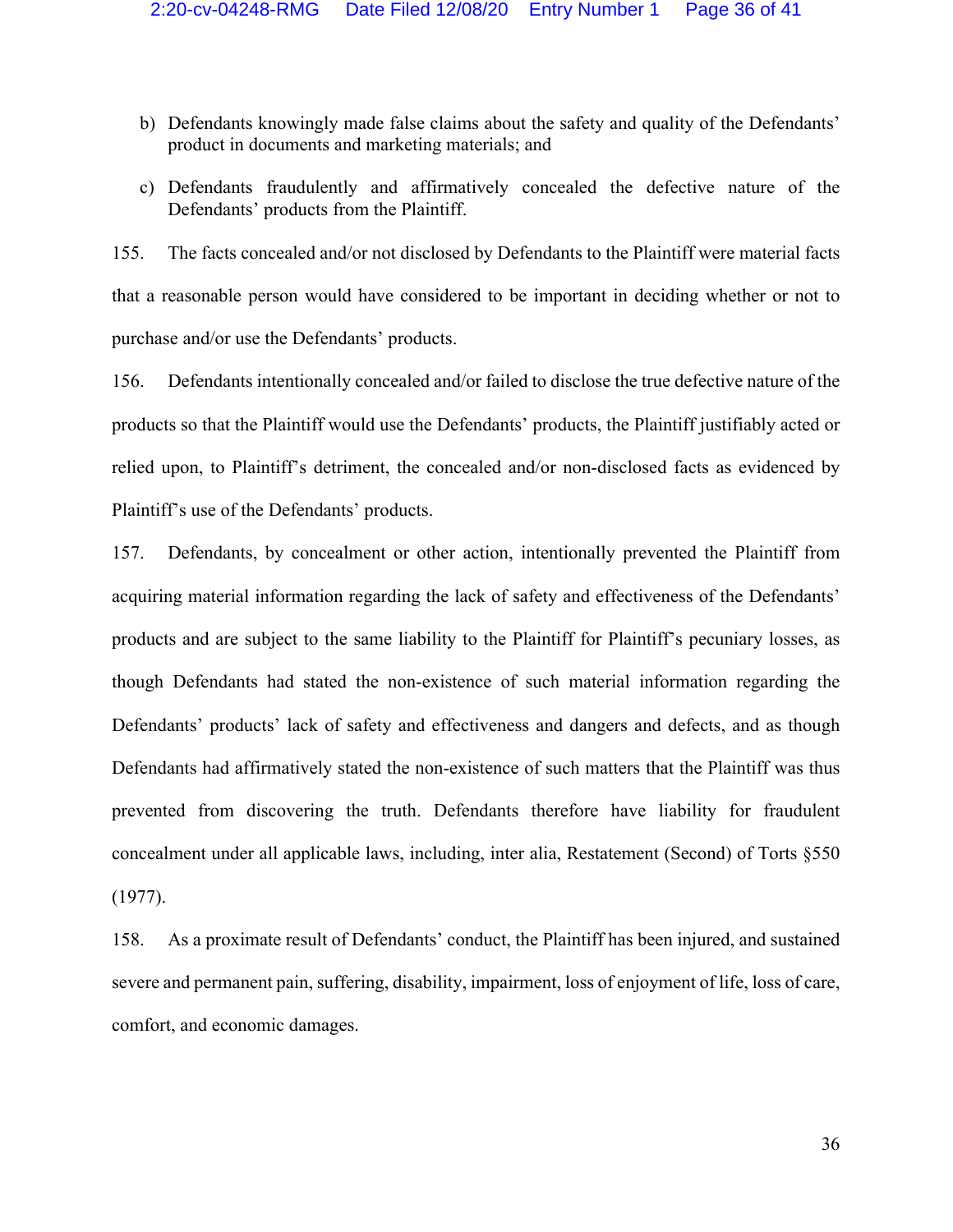WHEREFORE, the Plaintiff prays judgments against the Defendants for actual, compensatory, consequential, and punitive damages, together with the costs of this action, and for such other and further relief as this Court may deem fit, just, and proper.

#### **COUNT VIII – BREACH OF EXPRESS AND IMPLIED WARRANTIES**

159. Plaintiff hereby incorporates by reference the allegations contained in the preceding paragraphs of this Complaint as if restated in full herein.

160. At all times relevant hereto, the Defendants manufactured, marketed, labeled, and sold the AFFF products that has been previously alleged and described herein.

161. At the time the Defendants designed, developed, marketed, sold, labeled, and distributed the AFFF products, the Defendants knew of the use for which it was intended, and implied and/or expressly warranted that the product was merchantable, safe, and fit for its intended purpose.

162. The Defendants warranted that the product was merchantable and fit for the particular purpose for which it was intended and would be reasonably safe. These warranties were breached, and such breach proximately resulted in the injuries and damages suffered by the Plaintiff.

163. The Plaintiff is within the class of foreseeable users and reasonably relied upon Defendants' judgment, and the implied and/or express warranties in using the products.

164. The Defendants breached their implied and/or express warranties and did not meet the expectations for the performance of the product when used for its intended use and was neither of merchantable quality nor safe for its intended use in that the product has a propensity to cause serious injury, pain, and cancer.

WHEREFORE, the Plaintiff prays judgments against the Defendants for actual, compensatory, consequential, and punitive damages, together with the costs of this action, and for such other and further relief as this Court may deem fit, just, and proper.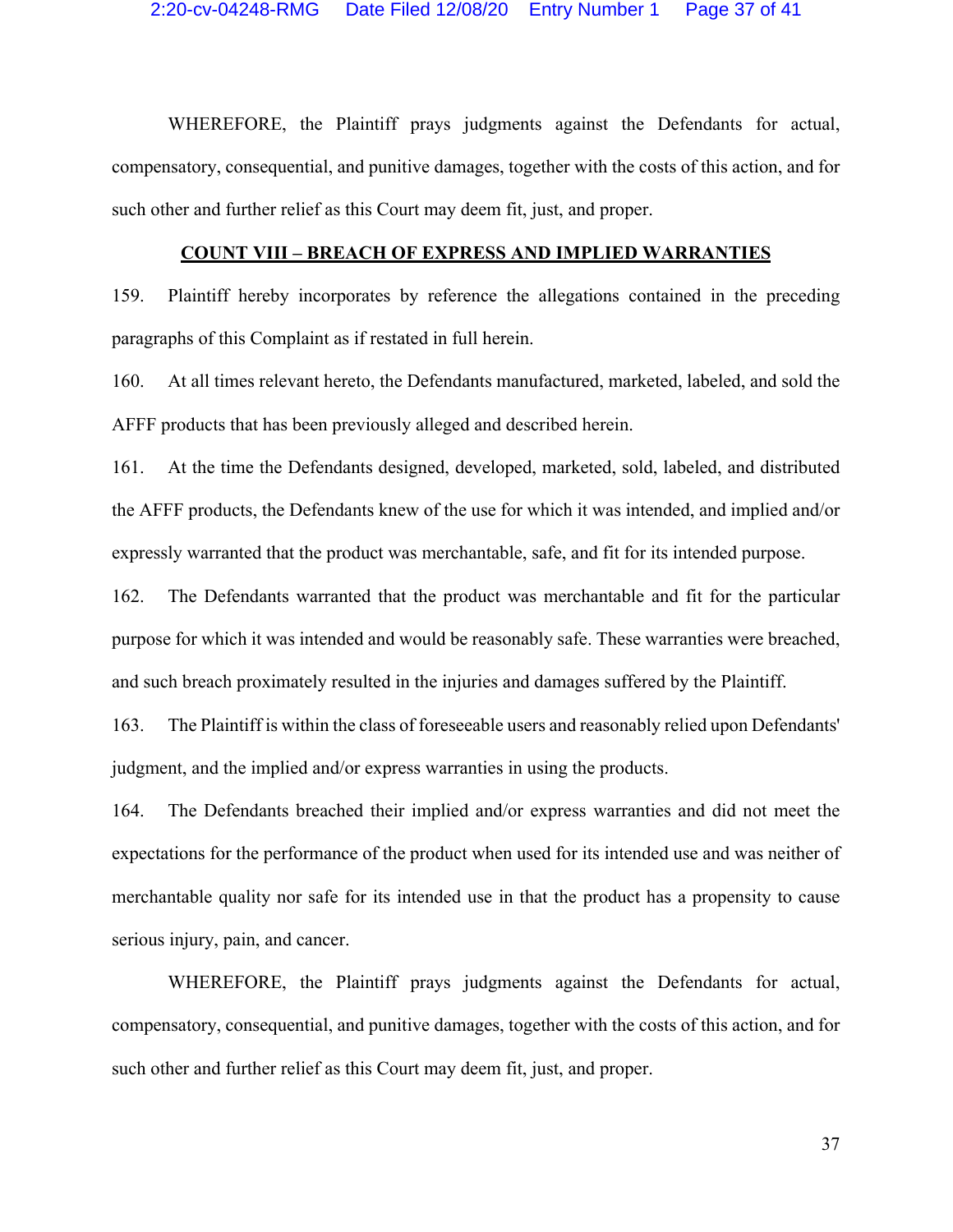## **COUNT IX – WANTONNESS**

165. Plaintiff hereby incorporates by reference the allegations contained in the preceding paragraphs of this Complaint as if restated in full herein.

166. Defendants and their employees, agents, officers, and representatives owed a duty of care to end users of their AFFF products, including Plaintiff.

167. Defendants breached the duty of care owed to the Plaintiff.

168. The actions of Defendants and their employees, agents, officers, and representatives were willful and wanton and exhibited a reckless disregard for the life, health, and safety of the end users of Defendants' AFFF products, including Plaintiff.

169. As a proximate and foreseeable consequent of the actions of Defendants, Plaintiff was exposed to unreasonably dangerous toxic PFAS containing AFFF, which caused Plaintiff's injury.

WHEREFORE, the Plaintiff prays judgments against the Defendants for actual, compensatory, consequential, and punitive damages, together with the costs of this action, and for such other and further relief as this Court may deem fit, just, and proper.

# **TOLLING OF THE STATUTE OF LIMITATIONS Discovery Rule Tolling**

170. Plaintiff had no way of knowing about the risk of serious injury associated with the use of and exposure to AFFF until very recently.

171. Within the time period of any applicable statute of limitations, Plaintiff could not have discovered, through the exercise of reasonable diligence, that exposure to AFFF is harmful to human health.

172. Plaintiff did not discover and did not know of facts that would cause a reasonable person to suspect the risk associated with the use of and exposure to AFFF; nor would a reasonable and diligent investigation by Plaintiff have disclosed that AFFF could cause personal injury.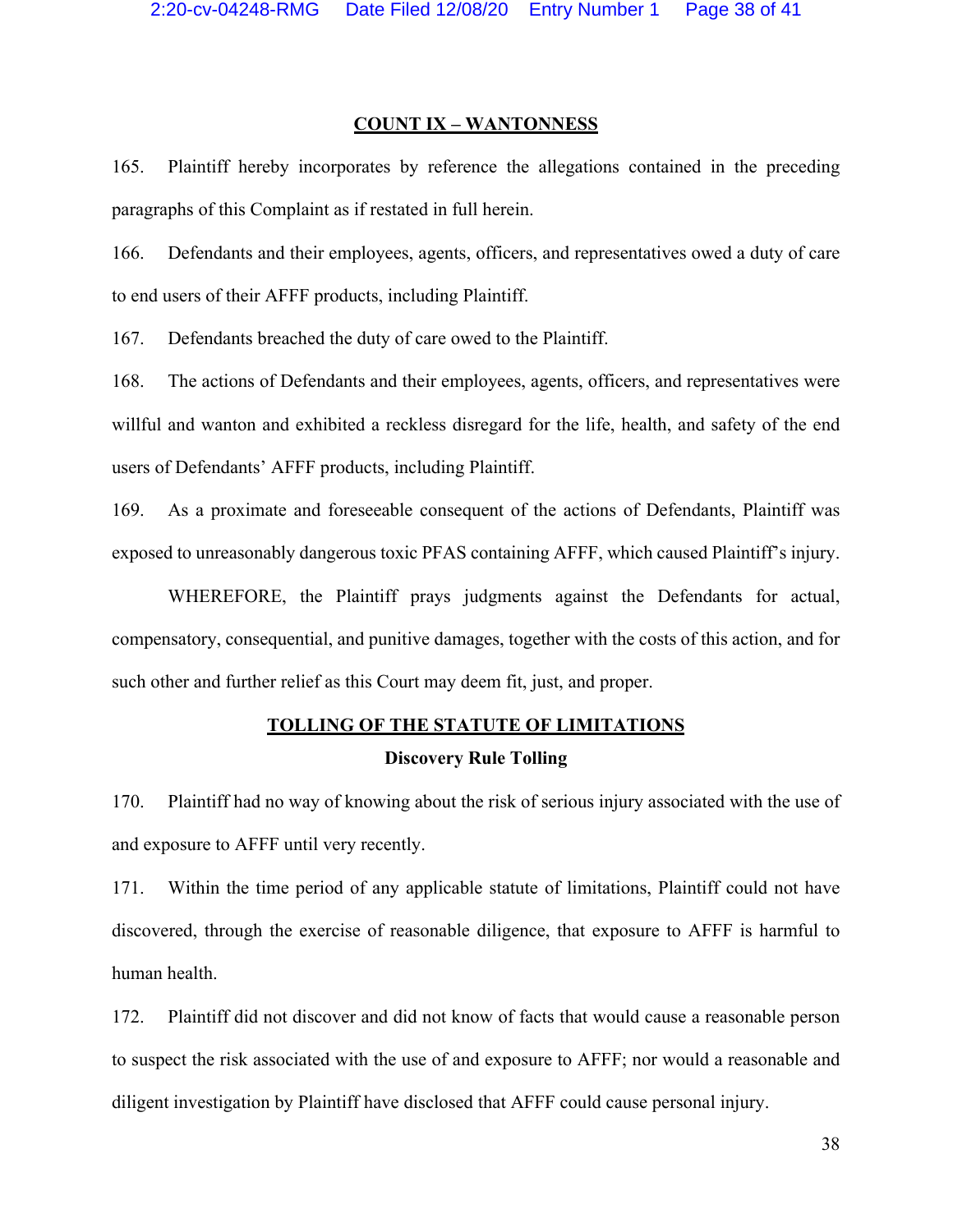173. For these reasons, all applicable statutes of limitations have been tolled by operation of the discovery rule with respect to Plaintiff's claims.

# **Fraudulent Concealment Tolling**

174. All applicable statute of limitations have also been tolled by Defendants knowing and active fraudulent concealment and denial of the facts alleged herein throughout the time period relevant to this action.

175. Instead of disclosing critical safety information regarding AFFF, Defendants have consistently and falsely represented the safety of AFFF products.

176. This fraudulent concealment continues through present day.

177. Due to this fraudulent concealment, all applicable statutes of limitations have been tolled by operation of the discovery rule with respect to Plaintiff's claims.

# **Estoppel**

178. Defendants were under a continuous duty to consumer, end users, and other persons coming into contact with their products, including Plaintiff, to accurately provide safety information concerning its products and the risk associated with the use of and exposure to AFFF. 179. Instead, Defendants knowingly, affirmatively, and actively concealed safety information concerning AFFF and the serious risks associated with the use of and exposure to AFFF.

180. Based on the foregoing, Defendants are estopped from relying on any statute of limitations in defense of this action.

# **PRAYER FOR RELIEF**

WHEREFORE, Plaintiff demands judgment against all Defendants, jointly and severally, on each of the above-referenced claims and Causes of Action as follows: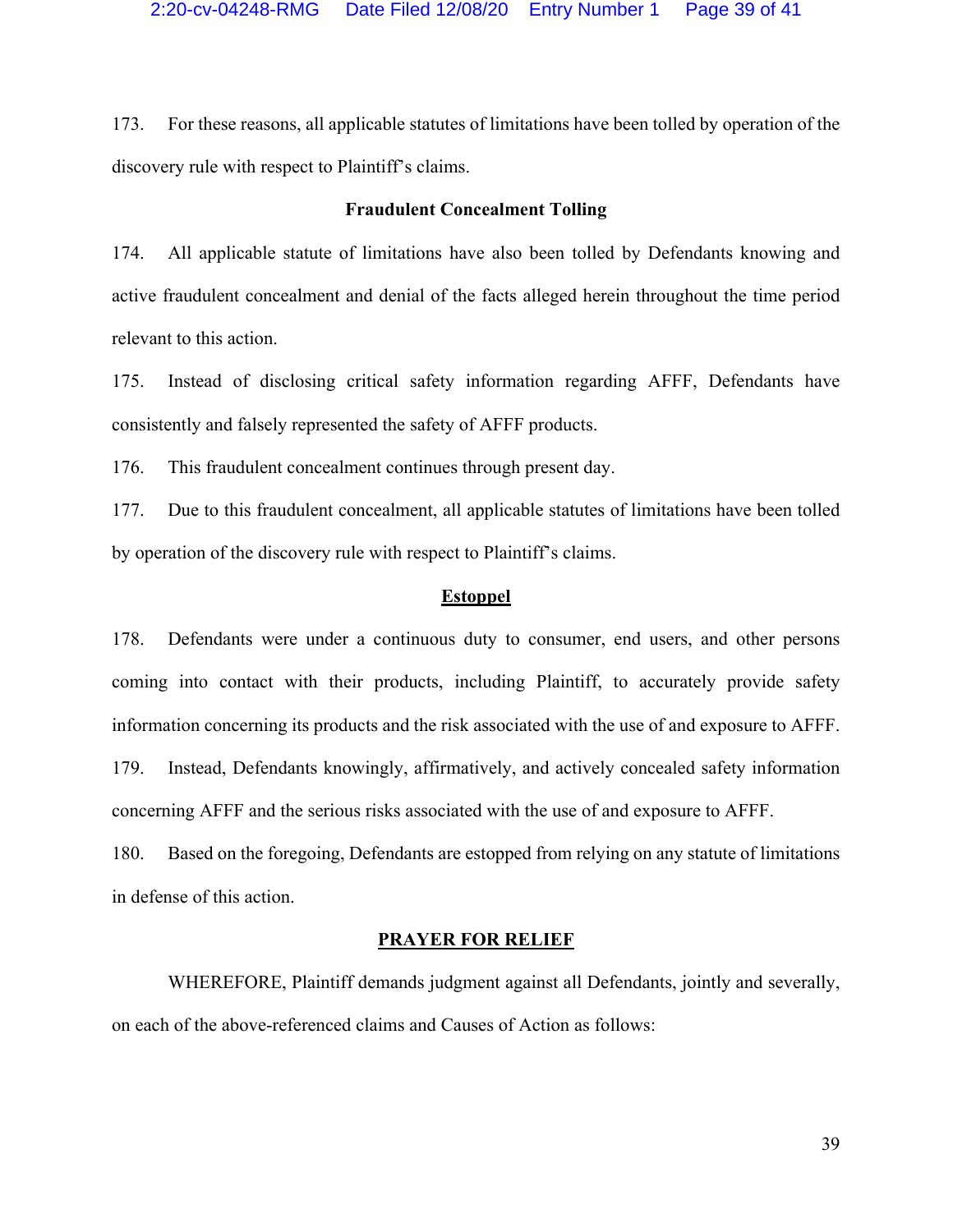Awarding compensatory damages to Plaintiff for past and future damages, including but not limited, to pain and suffering for severe and permanent personal injuries sustained by the Plaintiff, health care costs, medical monitoring, together with interest and costs as provided by law;

Punitive and/or exemplary damages for the wanton, willful, fraudulent, and/or reckless acts of the Defendants who demonstrated a complete disregard and reckless indifference for the safety and welfare of the Plaintiff and of the general public and to the Plaintiff in an amount sufficient to punish Defendants and deter future similar conduct;

Awarding Plaintiff attorneys' fees;

Awarding Plaintiff the costs of these proceedings; and

Such other and further relief as this Court deems just and proper.

# **JURY DEMAND**

The Plaintiff hereby demands a trial by jury.

Respectfully Submitted,

# **ENVIRONMENTAL LITIGATION GROUP, P.C.**

*/s/ Gregory A. Cade\_\_\_\_\_\_\_\_\_\_\_\_\_\_\_\_*

Gregory A. Cade Gary A. Anderson Kevin B. McKie ENVIRONMENTAL LITIGATION GROUP, P.C. 2160 Highland Avenue South Birmingham, AL 35205 Telephone: 205-328-9200 Facsimile: 205-328-9456

# **BELL LEGAL GROUP, LLC**

*/s/J. Edward Bell, III\_\_\_\_\_\_\_\_\_\_\_\_\_\_\_\_* J. Edward Bell, III Fed. ID 1280 Gabrielle Anna Sulpizio Fed. ID 12715 BELL LEGAL GROUP